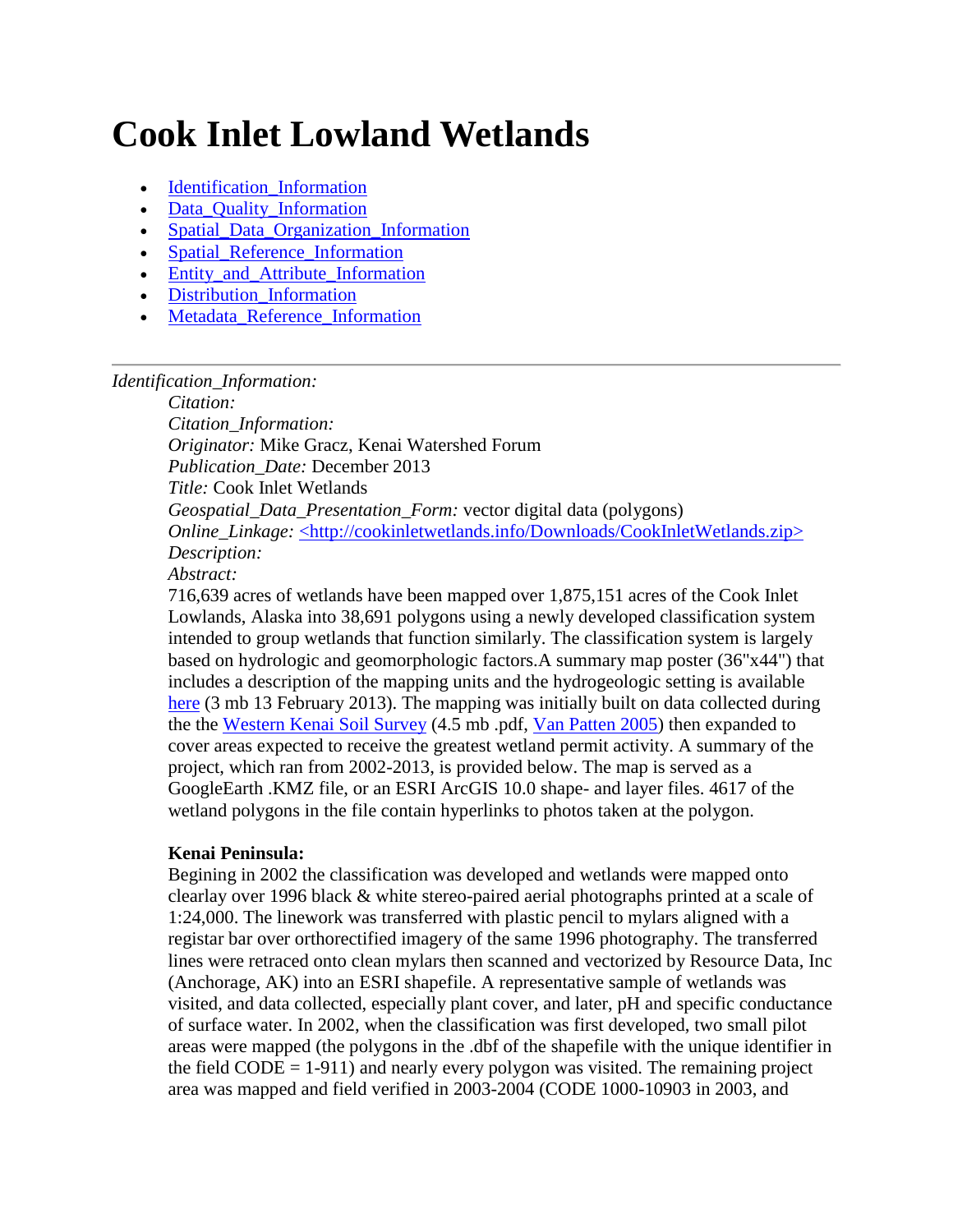10905-33612 in 2004). The map is served via the Kenai Peninsula Borough's  $\langle$ http://www.borough.kenai.ak.us/gisdept/ $>$  GIS department; so that all that is required to view the map is access to the World Wide Web and a current web browser. The wetland polygons are served along with many layers including high resolution satellite imagery, LiDAR elevation, and parcel lines linked to ownership information. The wetland polygons are linked to a web of descriptive documents incorporating plant, soils, and hydrology data, and photographs of the polygons that were visited. The plolygons are also available in a.KMZ file for viewing in Google Earth and as an ESRI shapefile [\(http://cookinletwetlands.info/Downloads/Downloads.html\)](http://cookinletwetlands.info/Downloads/downloads.html).

# **Homer:**

In 2004 the city of Homer and the Bridge Creek Watershed Protection District were mapped at a scale of 1:12,000 using similar methods of stereo interpretation then transfer to corrected imagery and digitization to shapefile followed by field visits of 395 of the 414 polygons (CODE 50001-50741). These polygons were merged with the Kenai Peninsula shapefile.

# **Seward:**

In 2006 the area around Seward, including the Bear Creek Flood Service area were mapped at a scale of 1:24,000 using similar methods (CODE 60001-60600). A total of 210 of the polygons were visited in the field.

# **Kenai Mountains:**

In 2007 the areas around Moose Pass, Hope, Cooper Landing and a few other areas in the Kenai Mountains were mapped at 1:24,000 using similar methods (CODE 61001-61509). Sixty-five of the polygons have been field checked, and much of the editing has been completed, although a final edit was never finished. Data are reasonably accurate, but provisional.

#### **Matanuska-Susitna Borough: 2007**

Mapping in the Matanuska-Susitna Borough began in spring 2007. For field use, sheets printed at 1:12,500 were created from Digital Orthorectified Quadrangle imagery (DOQs: USDA 2004) overlain with both National Wetlands Inventory (NWI) and hydric soils polygons (Hall, 2001; USF&WS, Anchorage, AK & Clark and Kautz, 2002; NRCS, Palmer, AK). During the summer of 2007 we visited 132 sites guided by the field sheets. During the autumn of 2007, wetland boundaries were delineated over 1:24,000 stereopaired imagery using the soil survey, NWI and our field visits as guidance. The stereo pairs were loaned to us by NWI. The boundaries were transferred to mylars registered over corrected imagery and scanned and vectorized into an ESRI shapefile.The shapefile was attributed with map unit names.

# **2008-2009**

In 2008 and 2009 wetlands were first delineated over 1:18,000 stereo-paired aerial photography flown in October 2005 and May 2006. Mapping was guided by experience, NWI, and NRCS soils maps as a guide. The wetland lines were transferred to mylars registered over orthorectified transparencies then scanned and digitized into an ESRI polygon shapefile by Resource Data, Inc. in Anchorage. The polygons were then assigned map units in ArcView. A total of 788 polygons were visited in the field over two seasons, where varying amounts of plant cover, soils and water chemistry data were collected and a photograph taken. The shapefile was edited to reflect field findings. All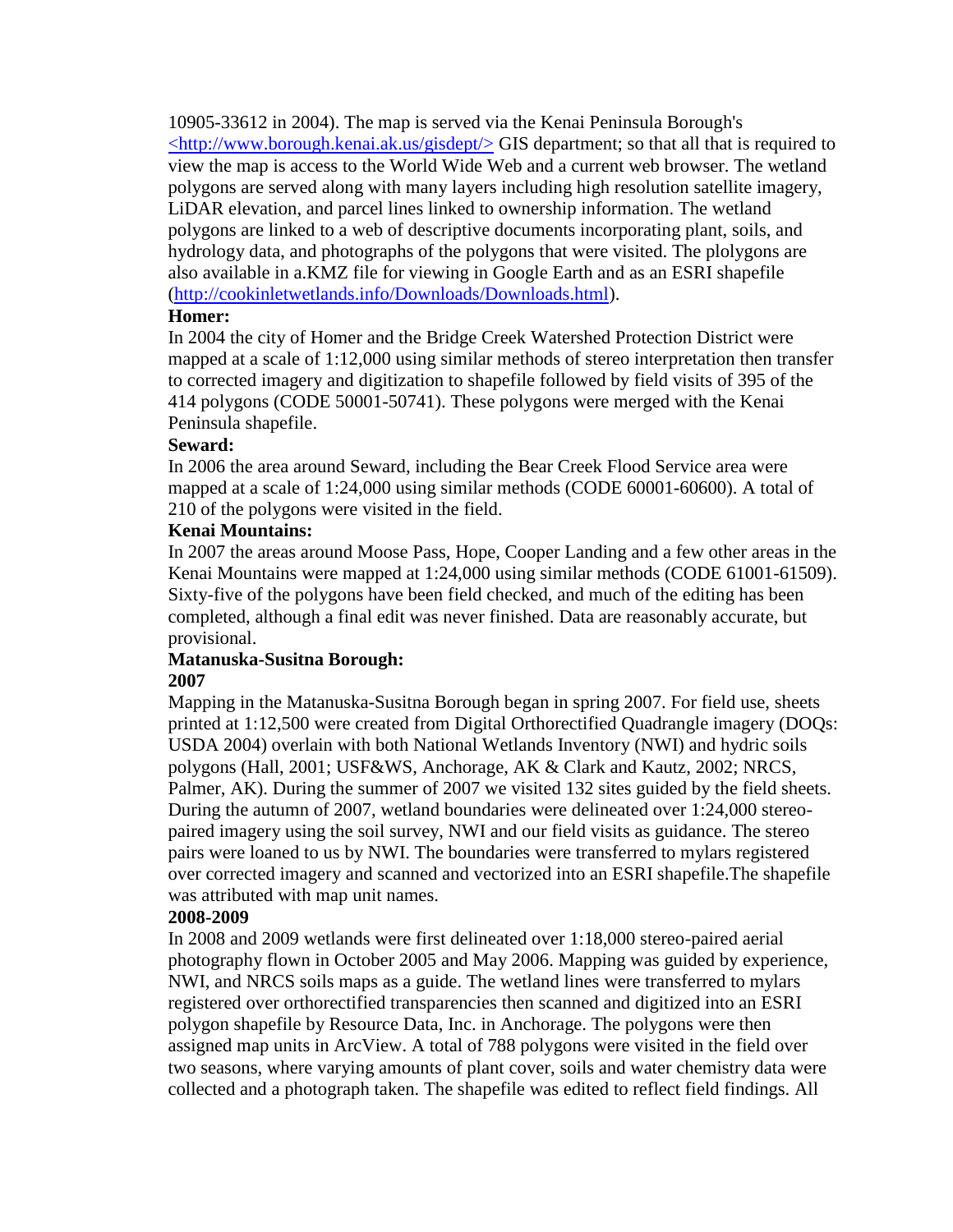polygons were combined with the shapefile from previous years. Adjoining polygon edges were edited and matched, heads-up in ArcView.

## **2011**

In 2011, most wetlands were delineated by Karyn Noyes over 9"x9" stereo-paired aerial photography flown at a nominal scale of 1:18,000 in October of 2005 and September of 2007. Experience, NWI and NRCS soils mapping guided the linework. The lines were transferred onto frosted mylar aligned over orthorectified transparencies using a register bar, then retraced onto clean mylars. The clean mylars were digitized into an ESRI polygon shapefile by Resource Data, Inc. in Anchorage. The polygons were then assigned map units in ArcView. Not all polygons were covered by the stereo-paired photography, however, so the remaining were delineated heads-up in ArcMap (10.0) using DOQs from 2004. Following field visits, additional polygons were delineated by Mike Gracz on 24" x 24" stereo pairs flown 21 September 1985 (flight line 5, photo 3, along the upper portion of the Zero Lake Road) at a nominal scale of  $1" = 3000'$ . These lines were used to guide additional heads-up digitizing in ArcMap 10.0. Sixty-five polygons were visited in the field 1-7 August 2011, and the shapefile was edited based on field findings, then merged with the shapefile covering the entire area mapped to date. **2012**

In 2012, wetlands were first delineated by Karyn Noyes on Clearlay(r) over 17" x 17" true-color stereo-paired aerial photographs flown specifically for this project during July 2011. Stereo-pairs were printed at the nominal scale of 1:18,000. The wetland linework was guided by NWI, NRCS soils mapping, and experience. The lines were transferred with plastic pencil from the Clearlay onto frosted mylar aligned using a register bar over orthorectified transparencies of the identical aerial photography. The mylars were retraced onto clean copies; the clean copies were digitized by Resource Data, Inc. in Anchorage into an ESRI polygon shapefile. A total of 291 polygons were visited in the field where at least map unit was recorded, but also photos were taken (n=260), plant cover data recorded (n=157), pH measured using a YSI 63 meter calibrated nearly every sample (218), and specific conductance (25 degrees C) measured using the same meter  $(n=227)$ . Soil profiles were often described, and dissolved oxygen  $(n=144)$  and alkalinity (n=97) were frequently titrated for in the field using a Hach digital titrator. The polygons were assigned map units in ArcMap 10.0 following field visits. These polygons were merged with the previous mapping, including some heads-up editing along the mapping boundary, where needed .

## **Kenai Fjords**

## Exit Glacier Developed Area

Wetlands were first delineated in spring 2012 by Mike Gracz on Clearlay(r) over 9" x 9" true-color stereo-paired aerial photographs flown on 16 August 2007 at a nominal scale of 1:12,000. The polygons were visited in the field where map unit was assigned, photos were taken, plant cover data recorded, pH measured using a YSI 63 meter calibrated before each sample, and specific conductance (25 degrees C) measured using the same meter. Soil profiles were occasionally described. The polygons were re-edited and assigned map units in ArcMap 10.0 following field visits. After final edits, the polygons were merged with the shapefile for described above.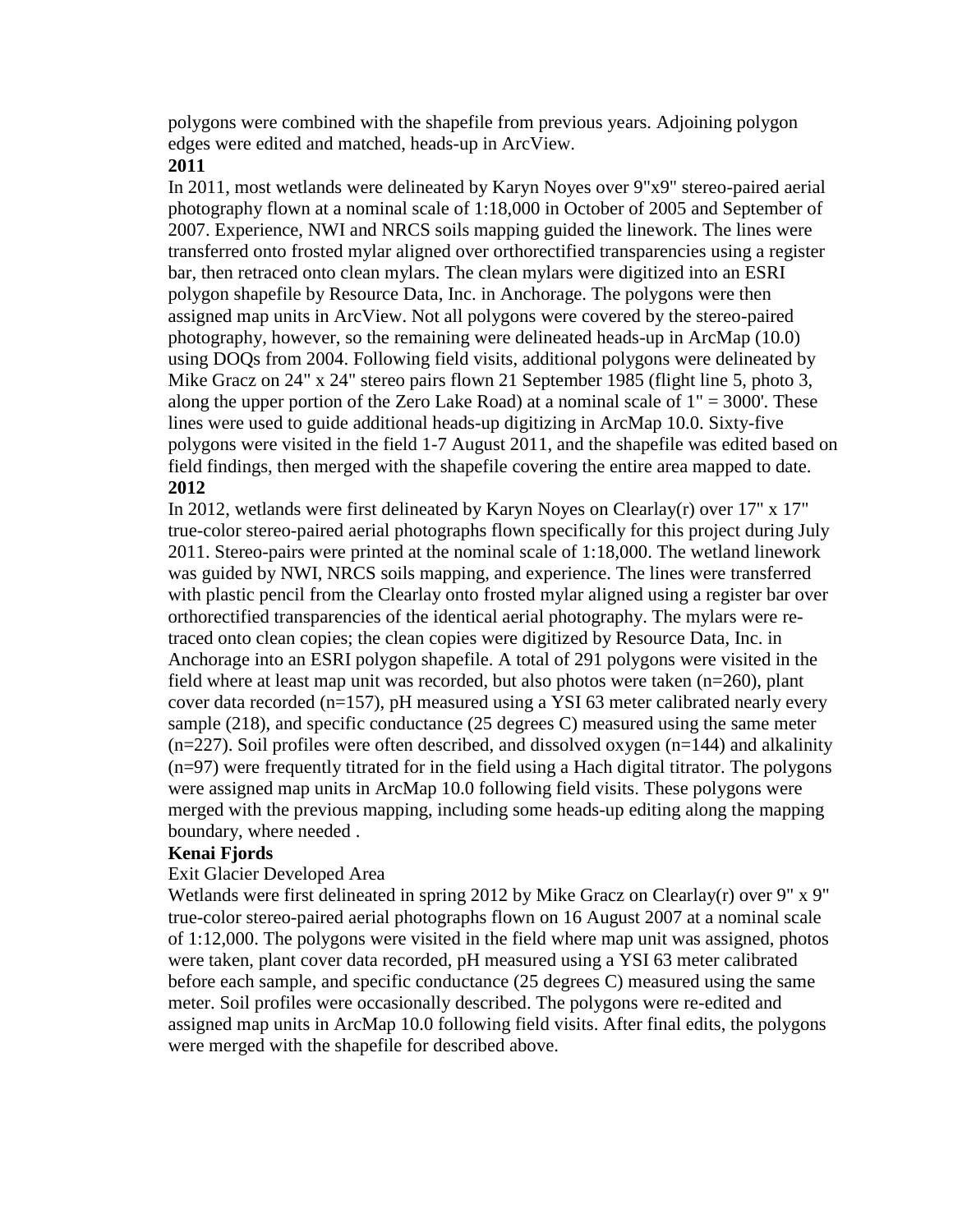#### **2013**

In 2013, wetlands were first delineated by Karyn Noyes on Clearlay(r) over 17" x 17" true-color stereo-paired aerial photographs flown at a nominal scale of 1:18,000 during July 2011 for this project. The linework was guided by NWI, NRCS soils mapping, and experience. The lines were transferred using plastic pencil from the Clearlay onto frosted mylar aligned with a register bar over orthorectified transparencies of the identical aerial photography. The mylars were re-traced onto clean copies; the clean copies were digitized by Resource Data, Inc. in Anchorage into an ESRI polygon shapefile. A total of 378 polygons were visited in the field where at least map unit was recorded, but also photos were taken (n=341), plant cover data recorded (n=207), pH measured using a YSI 63 meter calibrated nearly every sample (n=184), and specific conductance (25 degrees C) measured using the same meter (n=190). Soil profiles were often described, and alkalinity was frequently titrated for in the field using a Hach digital titrator ( $n=186$ ). The polygons were assigned map units in ArcMap 10.0 following field visits. The polygons were merged along the mapping boundary, and edited heads-up where needed.

#### *Purpose:*

A wetland classification and shapefile/Google Earth \*.kmz file for management and planning. The mapping classification is based on hydrology and locally relavant landforms in order to best predict wetland function.

*Time\_Period\_of\_Content: Time\_Period\_Information: Range\_of\_Dates/Times: Beginning\_Date:* 1996 *Ending\_Date:* 2013 *Currentness\_Reference:* publication date *Status: Progress:* In work *Maintenance\_and\_Update\_Frequency:* Intermittently *Spatial\_Domain: Bounding\_Coordinates:* West Bounding Coordinate -151.869 East Bounding Coordinate -148.125 North Bounding Coordinate 62.553 South Bounding Coordinate 59.599

*Keywords: Theme: Theme\_Keyword\_Thesaurus:* USGS NLCD Land Cover classes *Theme\_Keyword:* Wetlands *Place: Place\_Keyword:* Alaska *Place\_Keyword:* Kenai Peninsula *Place\_Keyword:* Matanuska-Susitna Borough *Place\_Keyword:* Seward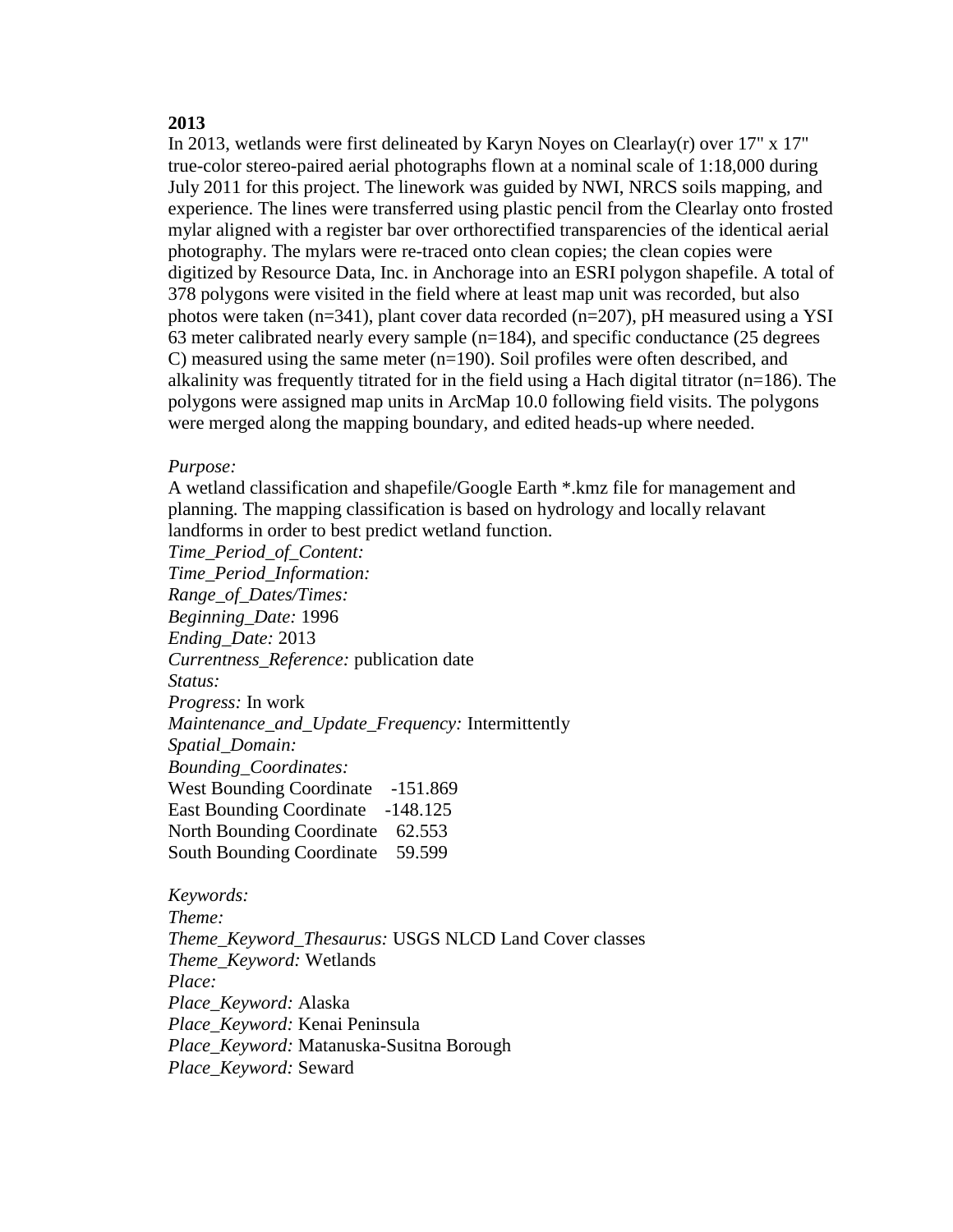Place\_Keyword: Cook Inlet *Place\_Keyword:* Kenai Mountains *Place\_Keyword:* Homer *Place\_Keyword:* Kenai Fjords *Place\_Keyword:* Exit Glacier

*Access\_Constraints:* No access constraints *Use\_Constraints:* User responsible for interpretation *Point\_of\_Contact:*

*Contact\_Information:*

*Contact\_Person\_Primary:*

*Contact\_Person:* Mike Gracz

*Contact\_Organization:* Kenai Watershed Forum

*Contact\_Position:* Wetland Program Manager

*Contact\_Voice\_Telephone:* 907-235-2218

*Contact\_Electronic\_Mail\_Address:* mike@kenaiwatershed.org

*Hours\_of\_Service:* 9-5 Alaska Time

*Contact\_Instructions:* email preferred

*Browse\_Graphic:*

*Browse\_Graphic\_File\_Name:*

[<http://cookinletwetlands.info/images/cookInletWetlandsLocations.pdf>](http://cookinletwetlands.info/images/cookInletWetlandsLocations.jpg)

*Browse\_Graphic\_File\_Description:* Map of South-Central Alaska showing areas mapped.

*Browse\_Graphic\_File\_Type:* JPEG

*Data\_Set\_Credit:* Mike Gracz, Kenai Watershed Forum; USEPA, US F&WS. *Native\_Data\_Set\_Environment:*

Microsoft Windows 8; ESRI ArcView 10.1/10.0 Beware that the legend of the layer file will display in ArcMap 10.1, but .mxds using this layer file in that version will not save. The current work-around is to Save A copy... (ArcMap 10.0 document [\*.mxd]).

## <span id="page-4-0"></span>*Data\_Quality\_Information:*

*Logical\_Consistency\_Report:*

Logically consistent: In 2012 topology errors were discovered (especially along the mapping boundary on the Southern Kenai Peninsula) and fixed. The polygon geometry is now believed to be clean. "Area" field indicates no sliver polygons. No formal report generated.

*Completeness\_Report:*

Exact wetland boundaries are perhaps impossible to delineate. The definition of a wetland can change, and is somewhat open to interpretation. This file represents an attempt to map every polygon that could be considered a wetland using the criteria outlined in the 2007 supplement to the 1987 Army Corps Delineation Manual (Environmental Laboratory. (1987). "Corps of Engineers Wetland Delineation Manual", Technical Report Y-87-1, US Army Engineer Waterways Experiment Station. Vicksburg, MS). Before 2008, only the 1987 manual was used. To generate the file, stereo paired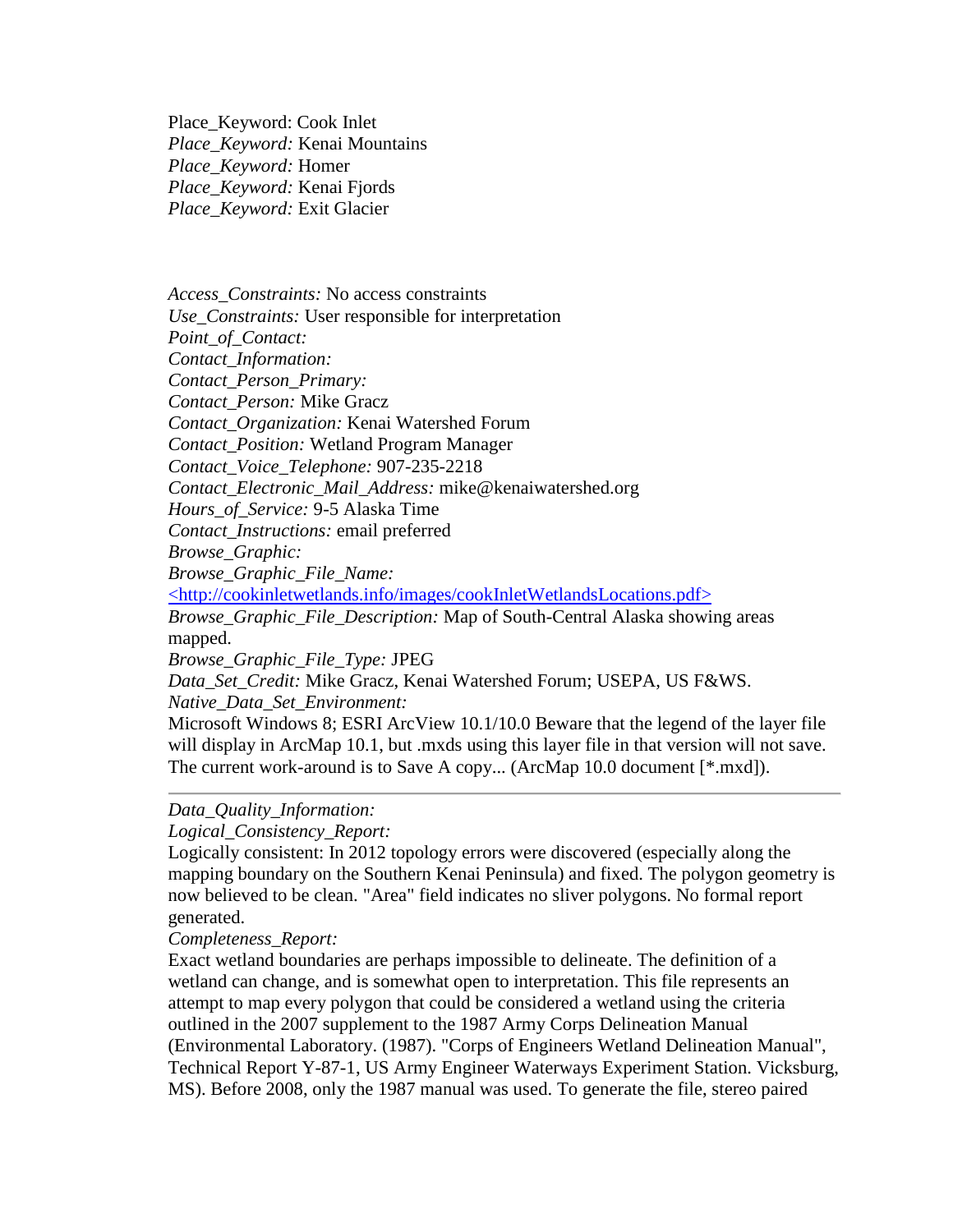aerial photos and relatively quick field visits, along with National Wetland Inventory maps and soils data were used. Wetlands that may be non-jurisdictional are also included, such as Depressions, inclusions along rivers and in braided river valleys.

*Positional\_Accuracy:*

*Horizontal\_Positional\_Accuracy:*

*Horizontal\_Positional\_Accuracy\_Report:*

Exact boundaries of wetlands cannot always be delineated, even with extensive fieldwork. The file was generated using stereo-paired photographs flown at a nominal scale of: 1:24,000 (Kenai Lowlands & Seward); 1:12,000 (Homer); 1:24,000 and 1:18,000 (Matanuska-Sustina Borough, 2007 and 2008-2013 respectively); and 1:12,000 (Kenai Fjords- Exit Glacier Developed Area). Linework was transferred, using a plastic pencil, to frosted mylar registered over pre-punched ortho-rectified film positives of aerial imagery.

*Vertical\_Positional\_Accuracy:*

*Vertical\_Positional\_Accuracy\_Report:* Not Applicable

*Lineage:*

*Source\_Information:*

*Source\_Citation:*

*Citation\_Information:*

*Originator:* US Department Agriculture (Kenai Lowlands-1996, Mountains-1997, Seward-1997). AeroMetric (Homer-2004, Matanuska-Susitna Borough- 2004-2005; 2011; KEFJ 2007)

*Publication\_Date:* 1996-2011

*Title:*

Two primary sources: Keani Peninsula (CODE =  $1-33612$ ; 60001 $-61509$ ), USDA  $17"x`17" B&W$  aerial photos (1996-1997). Matanuska-Susitna Borough (CODE = 70001-73500; 74369-97895) and Homer (CODE=50001-50741): AeroMetric (1985, 2004-2005, 2007, 2008-2013), or borrowed from Alaska NWI (CODE = 73501-74368). The 2011 photos were printed at 17" x 17" in true color (for CODE  $>80000$  but  $< 100$ 000).

*Source\_Scale\_Denominator:*

1:24,000: Kenai Lowlands, Seward, Kenai Mountains (CODE = 1-33612; 60001-61509). Matanuska-Susitna Borough (CODE = 73501-74368), borrowed from US Fish and Wildlife Service National Wetlands Inventory

1:18,000: Matanuska-Susitna Borough (CODE = >70001 & < 100 000, but not 73501- 74368- see above).

1:12,000: Kenai Fjords National Park (CODE = 10001-10020). Homer (CODE = 50001- 50741)

## *Type\_of\_Source\_Media:* Aerial Photographs

## *Source\_Contribution:*

Basis for evaluation of wetland locations on the landscape. Initial line work drawn on plastic overlays on stereo-paired photographs. Approximately 20% of the wetlands with values in the field CODE in the range between 78000-80354, that are located near Willow and along the Willow-Fishook Road and were not covered by stereo-paired aerial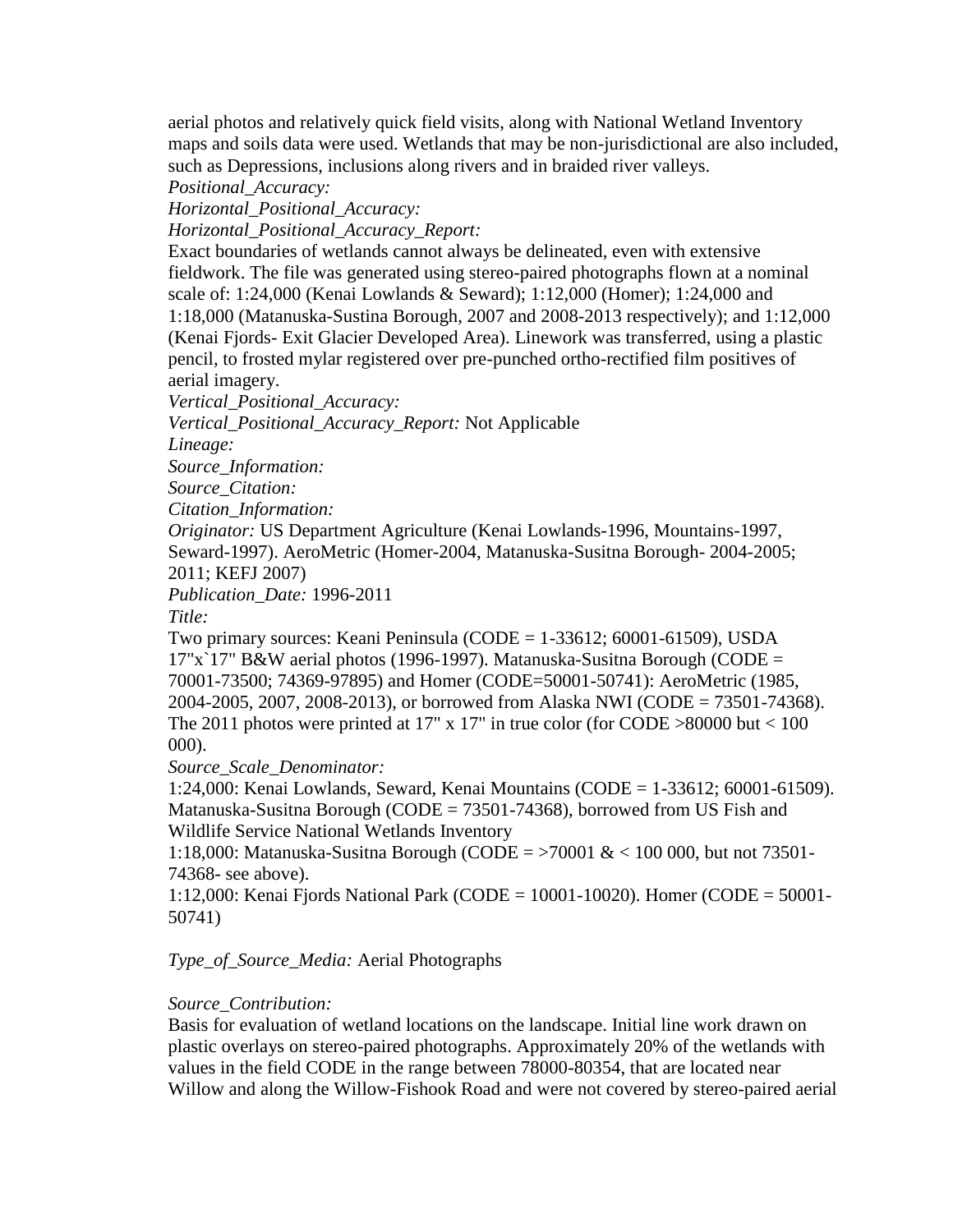photography, thus were digitized heads-up using lines drawn on 24"x 24" stereo-paired aerial photos flown in 1985 as a guide. *Cloud\_Cover:* <1%

<span id="page-6-0"></span>*Spatial\_Data\_Organization\_Information: Direct\_Spatial\_Reference\_Method:* Vector *Point\_and\_Vector\_Object\_Information: SDTS\_Terms\_Description: SDTS\_Point\_and\_Vector\_Object\_Type:* G-polygon *Point\_and\_Vector\_Object\_Count:* 38691

<span id="page-6-1"></span>*Spatial\_Reference\_Information: Horizontal\_Coordinate\_System\_Definition: Planar: Grid\_Coordinate\_System: Grid\_Coordinate\_System\_Name:* State Plane Coordinate System 1983 *State\_Plane\_Coordinate\_System: SPCS\_Zone\_Identifier:* 5004 *Transverse\_Mercator: Scale\_Factor\_at\_Central\_Meridian:* 0.999900 *Longitude\_of\_Central\_Meridian:* -150.000000 *Latitude\_of\_Projection\_Origin:* 54.000000 *False\_Easting:* 1640416.666667 *False\_Northing:* 0.000000 *Planar\_Coordinate\_Information: Planar\_Coordinate\_Encoding\_Method:* coordinate pair *Coordinate\_Representation: Abscissa\_Resolution:* 0.000000 *Ordinate\_Resolution:* 0.000000 *Planar\_Distance\_Units:* survey feet *Geodetic\_Model: Horizontal\_Datum\_Name:* North American Datum of 1983 *Ellipsoid\_Name:* Geodetic Reference System 80 *Semi-major\_Axis:* 6378137.000000 *Denominator\_of\_Flattening\_Ratio:* 298.257222

<span id="page-6-2"></span>*Entity\_and\_Attribute\_Information: Detailed\_Description: Entity\_Type: Entity\_Type\_Label:* Wetlands13 *Entity\_Type\_Definition:* Cook Inlet Lowland Wetlands mapped through 2013 *Attribute: Attribute\_Label:* FID *Attribute\_Definition:* Internal feature number. *Attribute\_Definition\_Source:* ESRI *Attribute\_Domain\_Values:*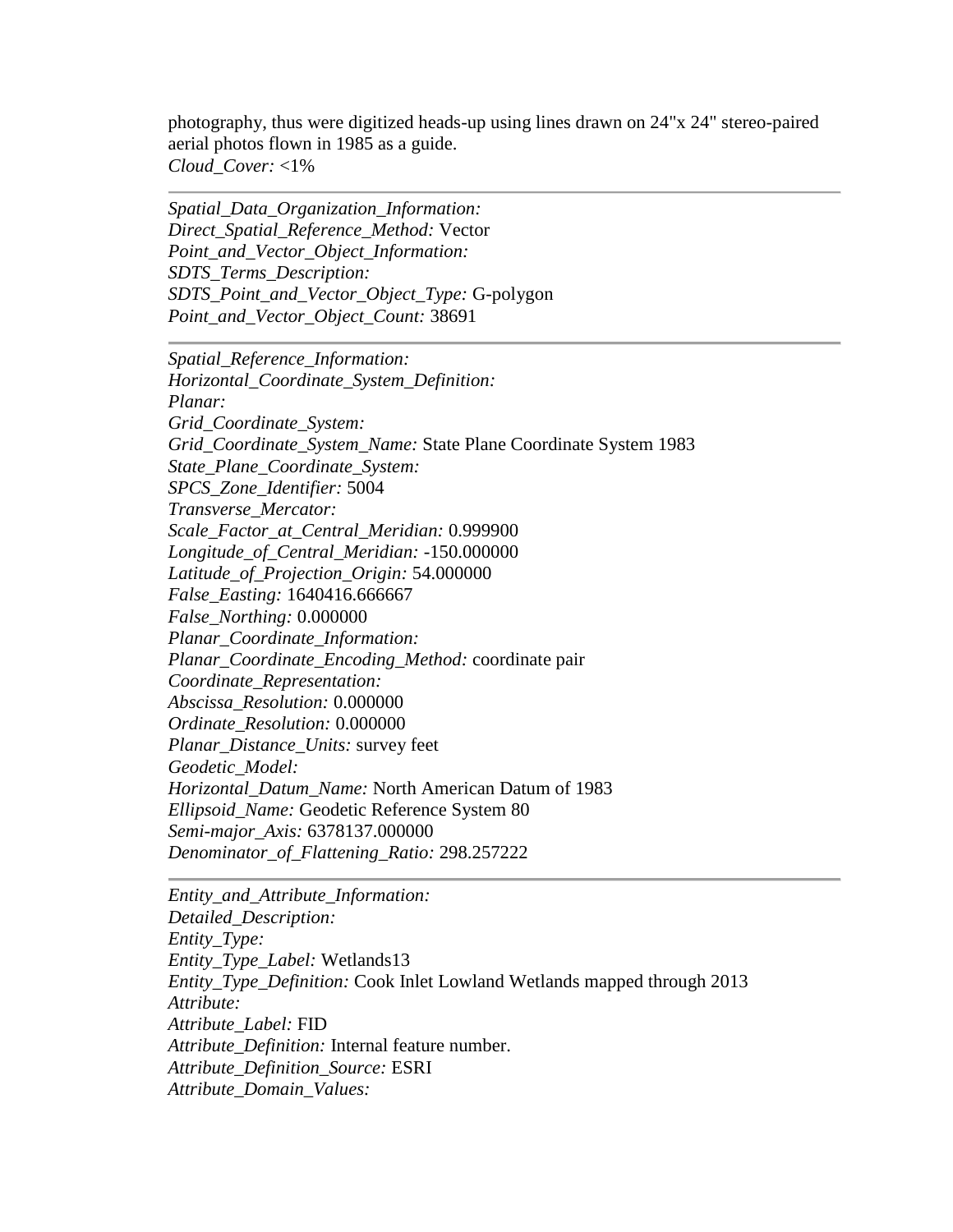*Unrepresentable\_Domain:* Sequential unique whole numbers that are automatically generated. *Attribute: Attribute\_Label:* Shape *Attribute\_Definition:* Feature geometry. *Attribute\_Definition\_Source:* ESRI *Attribute\_Domain\_Values: Unrepresentable\_Domain:* Coordinates defining the features. *Attribute: Attribute\_Label:* ACRES *Attribute\_Definition:* Area divided by 43,560 *Attribute: Attribute\_Label:* CODE *Attribute\_Definition:* Unique Polygon Identifier. Please use when referencing a wetland polygon(s) in correspondence:  $1-33612$  = Kenai Lowlands  $50001 - 50741 =$  Homer  $60001 - 60600 =$  Seward  $61002-61509$  = Kenai Mountains  $>70001$ , but  $<$ 99999 = Matanuska - Susitna Borough > 100,000 = Kenai Fjords, Exit Glacier Developed Area

*Attribute:*

*Attribute\_Label:* MapUnit

*Attribute\_Definition:* Name of Wetland Map Unit

*Attribute\_Definition\_Source:* This project

*Attribute\_Domain\_Values:* Visit: [http://cookinletwetlands.info](http://cookinletwetlands.info/) for updated information See especially the Map Sheet 1: Wetlands and Climate available at:

[http://cookinletwetlands.info/Downloads/Downloads.html](http://cookinletwetlands.info/Downloads/downloads.html)

*Enumerated\_Domain:* Note: suffix "c" indicates a created wetland; "d" indicates a significantly disturbed wetland.

*Enumerated\_Domain\_Value:* AMT

*Enumerated\_Domain\_Value\_Definition:* Abandoned Meander Terrace, formed when riverbed elevation was much higher than modern

#### **Depression Map Units:**

*Enumerated\_Domain\_Value:* D1

*Enumerated\_Domain\_Value\_Definition:* Depression dominated by ponded water *Enumerated \_domain\_value:* D1-3

*Enumerated \_domain\_value\_definition:* Depression with mixture of: ponded water, sedges, and shrubs

*Enumerated \_domain\_value:* D1-3c

*Enumerated \_domain\_value\_definition:* Created Depression with mixture of: ponded water, sedges, and shrubs

*Enumerated \_domain\_value:* D1-4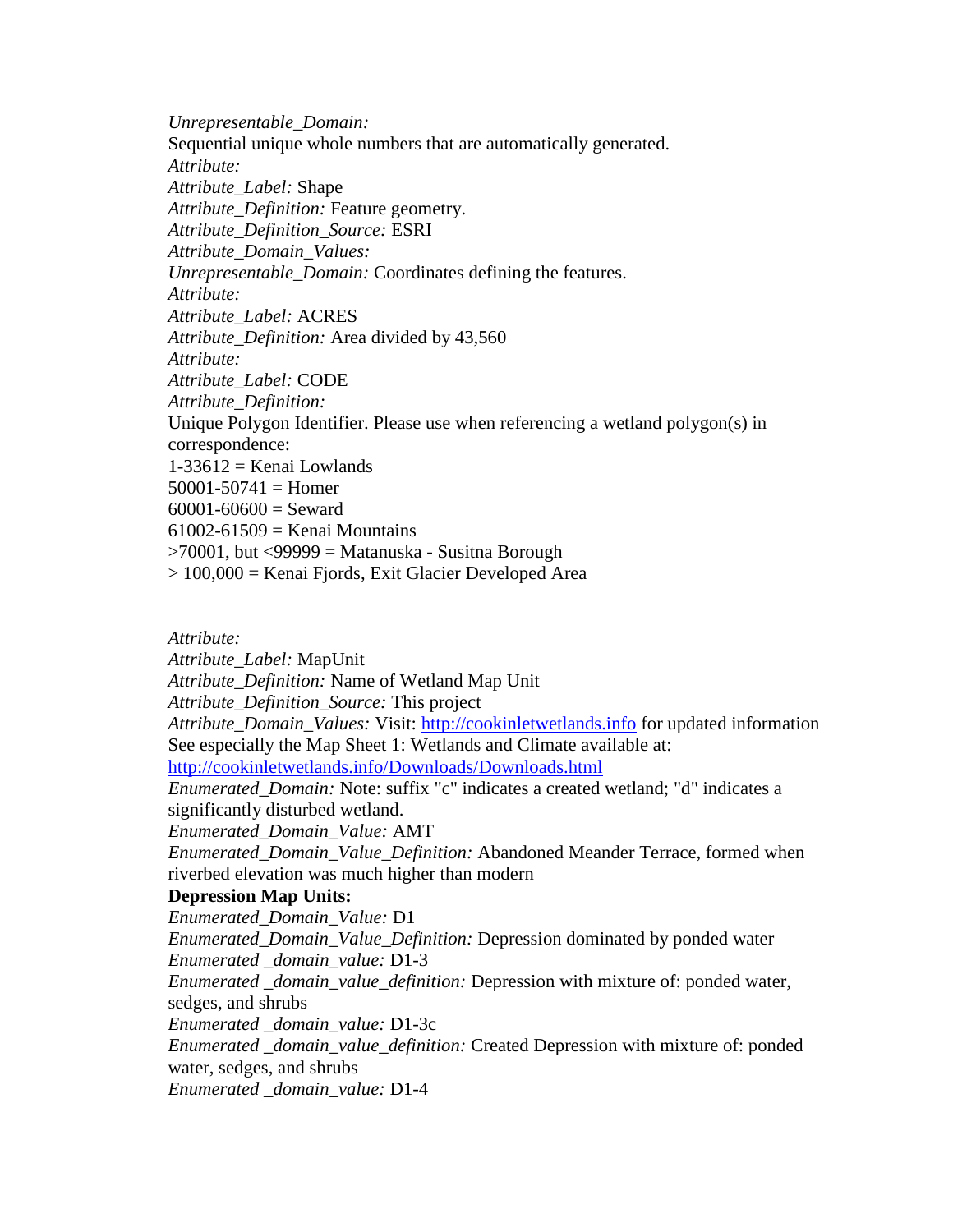*Enumerated \_domain\_value\_definition:* Depression with mixture of: ponded water, sedges, shrubs, and forest *Enumerated \_domain\_value:* D12 *Enumerated \_domain\_value\_definition:* Depression with mixture of ponded water and sedges *Enumerated \_domain\_value:* D14 *Enumerated \_domain\_value\_definition:* Depression with mixture of ponded water and forest *Enumerated \_domain\_value:* D1d *Enumerated \_domain\_value\_definition:* Significantly disturbed Depression dominated by ponded water *Enumerated \_domain\_value:* D2 *Enumerated \_domain\_value\_definition:* Sedge-dominated Depression *Enumerated \_domain\_value:* D2-4 *Enumerated \_domain\_value\_definition:* Depression with mixture of sedges, shrubs, and forest *Enumerated \_domain\_value:* D21 *Enumerated \_domain\_value\_definition:* Depression with mixture of sedges and ponded water, dominated by sedges *Enumerated \_domain\_value:* D21c *Enumerated \_domain\_value\_definition:* Created Depression with mixture of sedges and ponded water, dominated by sedges *Enumerated \_domain\_value:* D23 *Enumerated \_domain\_value\_definition:* Depression with mixture of sedges and shrubs *Enumerated \_domain\_value:* D23c *Enumerated \_domain\_value\_definition:* Created Depression with mixture of sedges and shrubs *Enumerated \_domain\_value:* D23d *Enumerated \_domain\_value\_definition:* Significantly disturbed Depression with mixture of sedges and shrubs *Enumerated \_domain\_value:* D24 *Enumerated \_domain\_value\_definition:* Depression with mixture of sedges and forest *Enumerated \_domain\_value:* D2d *Enumerated \_domain\_value\_definition:* Significantly disturbed Sedge-dominated Depression *Enumerated \_domain\_value:* D3 *Enumerated \_domain\_value\_definition:* Shrubby Depression *Enumerated \_domain\_value:* D31 *Enumerated \_domain\_value\_definition:* Shrubby Depression with areas of ponded water *Enumerated \_domain\_value:* D32 *Enumerated \_domain\_value\_definition:* Shrubby Depression with sedge-dominated areas *Enumerated \_domain\_value:* D32c *Enumerated \_domain\_value\_definition:* Created Shrubby Depression with sedgedominated areas *Enumerated \_domain\_value:* D32d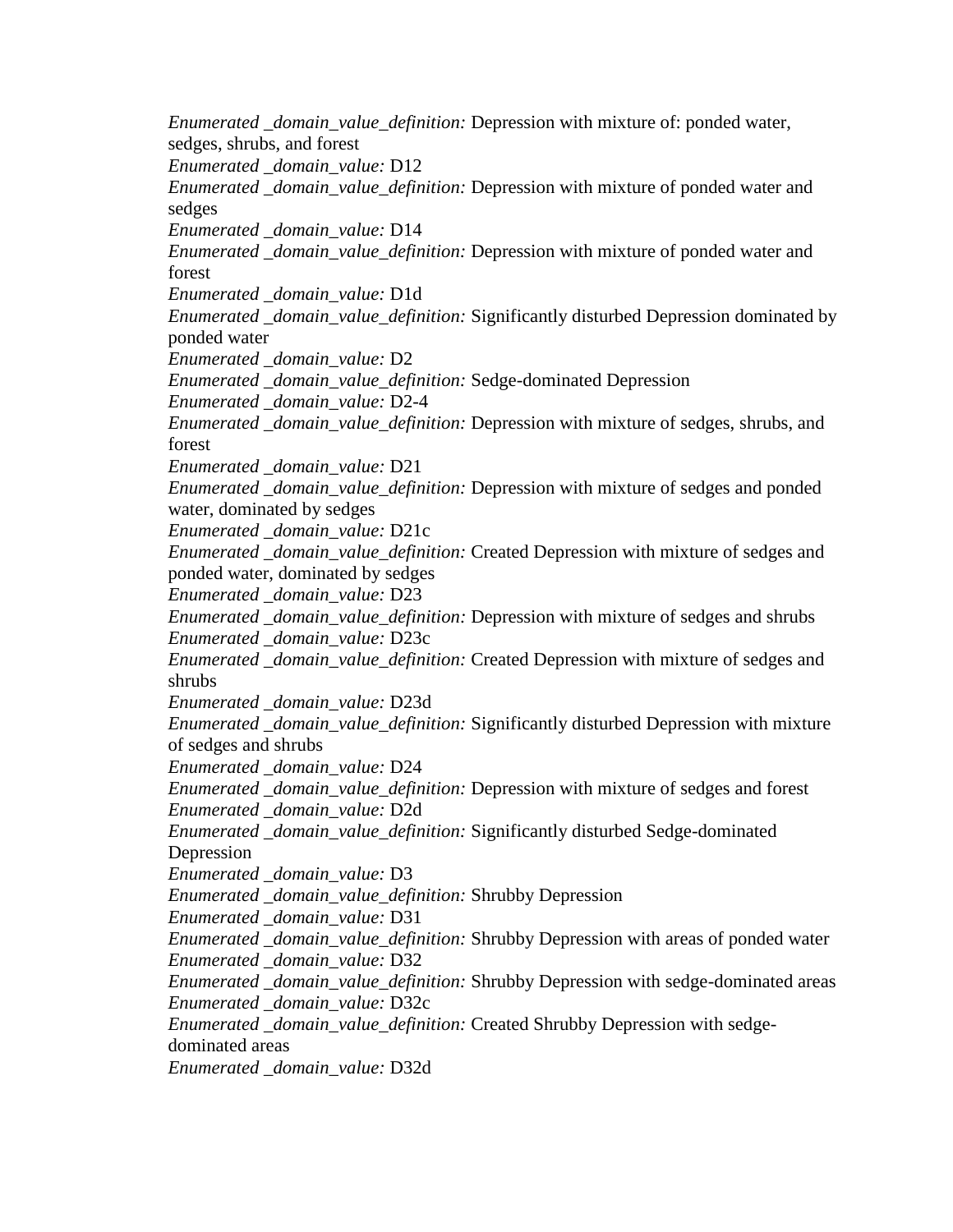*Enumerated \_domain\_value\_definition:* Significantly disturbed Shrubby Depression with sedge-dominated areas

*Enumerated \_domain\_value:* D34

*Enumerated \_domain\_value\_definition:* Shrubby Depression with forested areas

*Enumerated \_domain\_value:* D34d

*Enumerated \_domain\_value\_definition:* Significantly disturbed shrubby Depression with forested areas

*Enumerated \_domain\_value:* D3d

*Enumerated \_domain\_value\_definition:* Created Shrubby Depression

*Enumerated \_domain\_value:* D4

*Enumerated \_domain\_value\_definition:* Forested Depression

*Enumerated \_domain\_value:* D41

*Enumerated \_domain\_value\_definition:* Forested Depression with areas of ponded water

*Enumerated \_domain\_value:* D42

*Enumerated \_domain\_value\_definition:* Forested Depression with sedge areas *Enumerated \_domain\_value:* D43

*Enumerated \_domain\_value\_definition:* Forested Depression with shrubby areas *Enumerated \_domain\_value:* D4d

*Enumerated \_domain\_value\_definition:* Significantly disturbed forested Depression *Enumerated \_domain\_value:* DISTURB

*Enumerated \_domain\_value\_definition:* Disturbed wetland such that original map unit is unidentifiable

# **Relict Glacial Drainageway Map Units:**

*Enumerated \_domain\_value:* DW1

*Enumerated \_domain\_value\_definition:* Drainageway dominated by ponded water *Enumerated \_domain\_value:* DW1-3

*Enumerated \_domain\_value\_definition:* Drainageway with areas of open water, sedges, and shrubs

*Enumerated \_domain\_value:* DW1-3d

*Enumerated \_domain\_value\_definition:* Significantly disturbed Drainageway with areas of open water, sedges, and shrubs

*Enumerated \_domain\_value:* DW1-4

*Enumerated \_domain\_value\_definition:* Drainageway with areas of open water, sedges, shrubs, and bluejoint reedgrass

*Enumerated \_domain\_value:* DW1-5

*Enumerated \_domain\_value\_definition:* Drainageway with areas of open water, sedges, shrubs, bluejoint reedgrass and bog

*Enumerated \_domain\_value:* DW1-5A

*Enumerated \_domain\_value\_definition:* Drainageway with areas of open water, sedges, shrubs, bluejoint reedgrass, bog, and forest

*Enumerated \_domain\_value:* DW12

*Enumerated \_domain\_value\_definition:* Drainageway with open water and sedges *Enumerated \_domain\_value:* DW13

*Enumerated \_domain\_value\_definition:* Drainageway with areas of open water and shrubs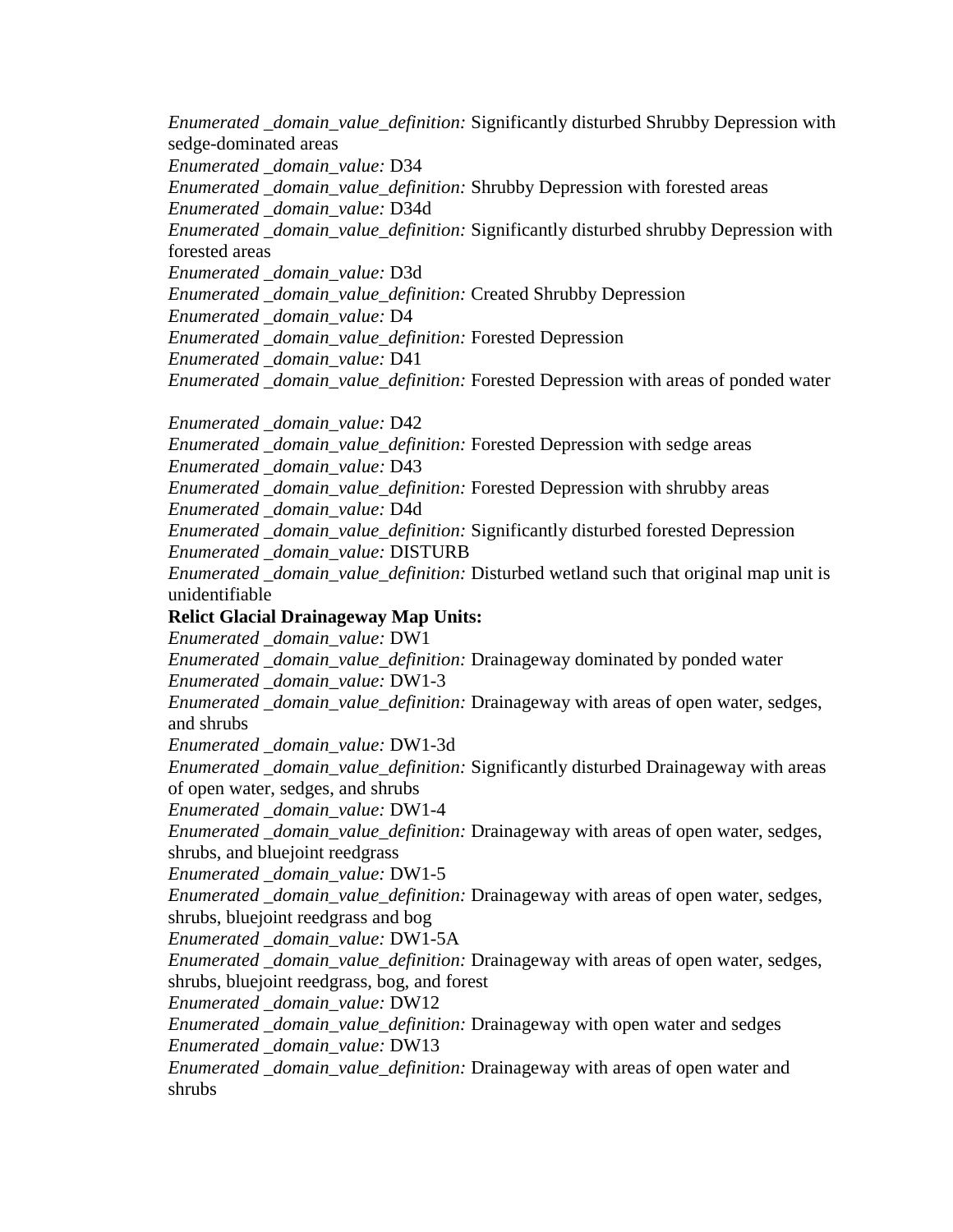*Enumerated \_domain\_value:* DW12c *Enumerated \_domain\_value\_definition:* Created Drainageway with open water and sedges *Enumerated \_domain\_value:* DW1c *Enumerated \_domain\_value\_definition:* Created Drainageway with open water *Enumerated \_domain\_value:* DW2 *Enumerated \_domain\_value\_definition:* Sedge-dominated Drainageway *Enumerated \_domain\_value:* DW2-4 *Enumerated \_domain\_value\_definition:* Drainageway with sedges, shrubs and bluejoint reedgrass *Enumerated \_domain\_value:* DW2-5A *Enumerated \_domain\_value\_definition:* Drainageway with sedges, shrubs, bluejoint reedgrass, and forest *Enumerated \_domain\_value:* DW21 *Enumerated \_domain\_value\_definition:* Sedge-dominated Drainageway with areas of open water *Enumerated \_domain\_value:* DW23 *Enumerated \_domain\_value\_definition:* Sedge-dominated Drainageway with shrubby areas *Enumerated \_domain\_value:* DW23d *Enumerated \_domain\_value\_definition:* Significantly disturbed Sedge-dominated Drainageway with shrubby areas *Enumerated \_domain\_value:* DW24 *Enumerated \_domain\_value\_definition:* Sedge-dominated Drainageway with areas of bluejoint reedgrass *Enumerated \_domain\_value:* DW25 *Enumerated \_domain\_value\_definition:* Sedge-dominated Drainageway with bog areas *Enumerated \_domain\_value:* DW25A *Enumerated \_domain\_value\_definition:* Sedge-dominated Drainageway with forested areas *Enumerated \_domain\_value:* DW2d *Enumerated \_domain\_value\_definition:* Significantly disturbed Sedge-dominated Drainageway *Enumerated \_domain\_value:* DW3 *Enumerated \_domain\_value\_definition:* Shrubby Drainageway *Enumerated \_domain\_value:* DW31 *Enumerated \_domain\_value\_definition:* Shrubby Drainageway with areas of ponded water *Enumerated \_domain\_value:* DW32 *Enumerated \_domain\_value\_definition:* Shrubby Drainageway with sedge-dominated areas *Enumerated \_domain\_value:* DW3-5 *Enumerated \_domain\_value\_definition:* Shrubby Drainageway with bluejoint reedgrass and bog areas *Enumerated \_domain\_value:* DW35 *Enumerated \_domain\_value\_definition:* Shrubby Drainageway with bog areas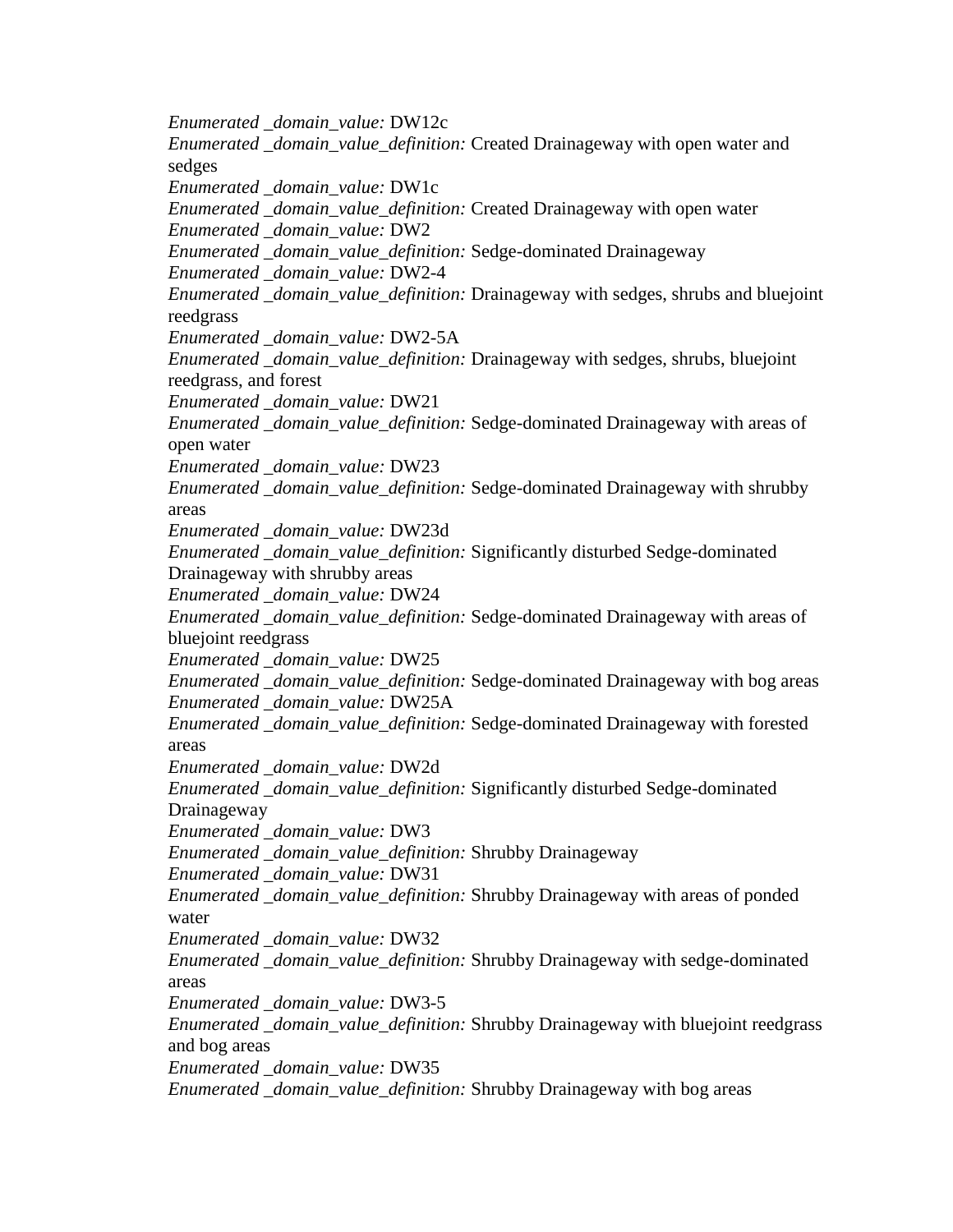*Enumerated \_domain\_value:* DW35A

*Enumerated \_domain\_value\_definition:* Shrubby Drainageway with forested areas

*Enumerated \_domain\_value:* DW3-5A

*Enumerated \_domain\_value\_definition:* Shrubby Drainageway with forested, bluejoint reed grass-dominated, and bog areas

*Enumerated \_domain\_value:* DW3T6

*Enumerated \_domain\_value\_definition:* Shrubby Drainageway and Tidally influenced area dominated by Lyngbyeii sedge.

*Enumerated \_domain\_value:* DW3d

*Enumerated \_domain\_value\_definition:* Created shrubby Drainageway

*Enumerated \_domain\_value:* DW4

*Enumerated \_domain\_value\_definition:* Bluejoint Reedgrass Drainageway

*Enumerated \_domain\_value:* DW42

*Enumerated \_domain\_value\_definition:* Bluejoint Reedgrass-dominated Drainageway with sedge-dominated areas

*Enumerated \_domain\_value:* DW43

*Enumerated \_domain\_value\_definition:* Bluejoint Reedgrass-dominated Drainageway with shrubby areas

*Enumerated \_domain\_value:* DW45

*Enumerated \_domain\_value\_definition:* Bluejoint Reedgrass-dominated Drainageway with areas of bog

*Enumerated \_domain\_value:* DW45A

*Enumerated \_domain\_value\_definition:* Bluejoint Reedgrass-dominated Drainageway with forested areas

*Enumerated \_domain\_value:* DW4-5A

*Enumerated \_domain\_value\_definition:* Bluejoint Reedgrass-dominated Drainageway with areas of bog and forest

*Enumerated \_domain\_value:* DW5

*Enumerated \_domain\_value\_definition:* Bog margin Drainageway

*Enumerated \_domain\_value:* DW5d

*Enumerated \_domain\_value\_definition:* disturbed Bog margin Drainageway

*Enumerated \_domain\_value:* DW52

*Enumerated \_domain\_value\_definition:* Bog margin Drainageway with areas dominated by sedges

*Enumerated \_domain\_value:* DW53

*Enumerated \_domain\_value\_definition:* Bog margin Drainageway with shrubby areas *Enumerated \_domain\_value:* DW54

*Enumerated \_domain\_value\_definition:* Bog margin Drainageway with areas dominated by forest

*Enumerated \_domain\_value:* DW55A

*Enumerated \_domain\_value\_definition:* Bog margin Drainageway with forested areas *Enumerated \_domain\_value:* DW5A

*Enumerated \_domain\_value\_definition:* Forested Drainageway

*Enumerated \_domain\_value:* DW5A2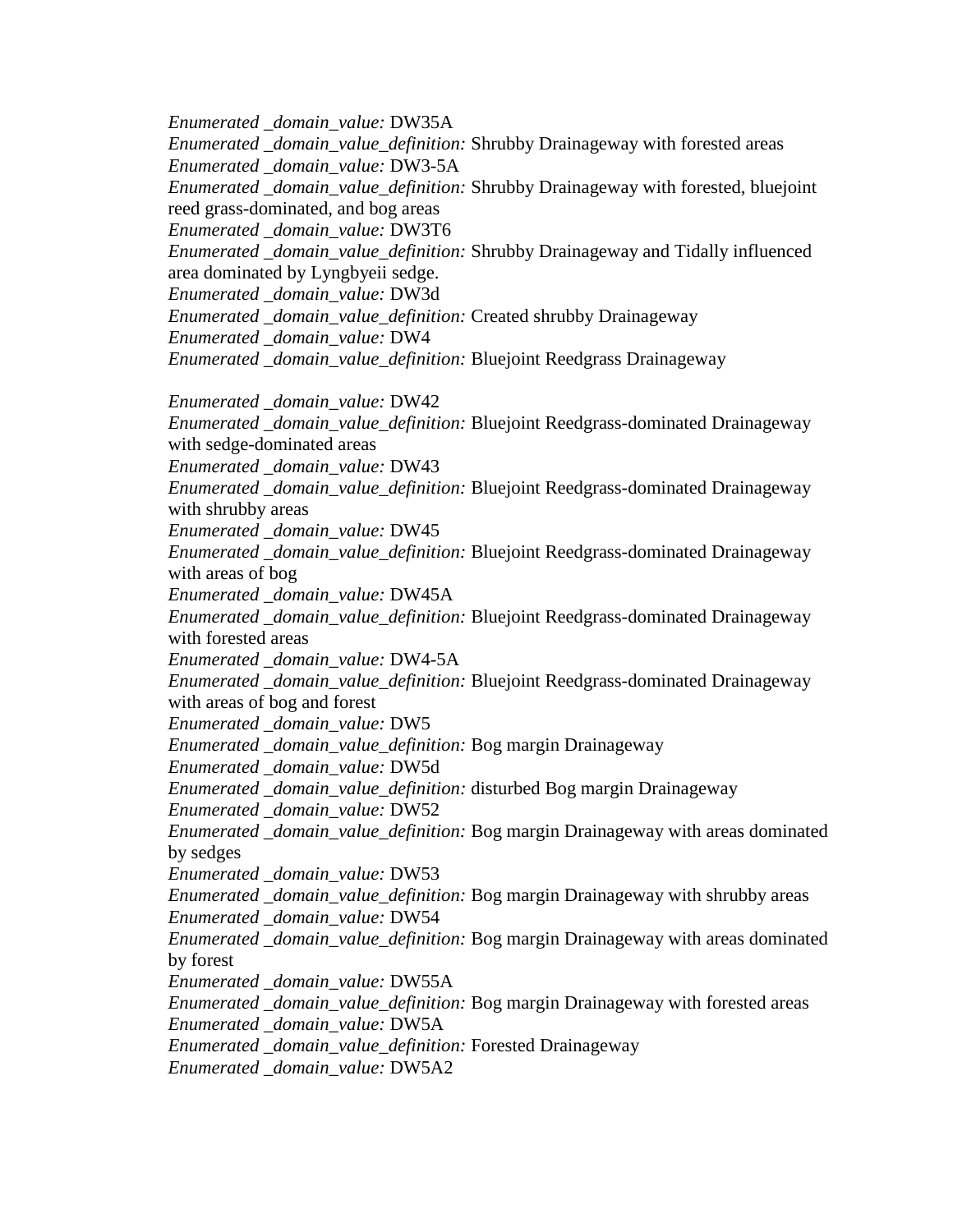*Enumerated \_domain\_value\_definition:* Forested Drainageway with areas dominated by sedges

*Enumerated \_domain\_value:* DW5A3

*Enumerated \_domain\_value\_definition:* Forested Drainageway with shrubby areas *Enumerated \_domain\_value:* DW5A3d

*Enumerated \_domain\_value\_definition:* Significantly disturbed Forested Drainageway with shrubby areas

*Enumerated \_domain\_value:* DW5A4

*Enumerated \_domain\_value\_definition:* Forested Drainageway with areas dominated by bluejoint reedgrass

*Enumerated \_domain\_value:* DW5A5

*Enumerated \_domain\_value\_definition:* Forested Drainageway with bog margin *Enumerated \_domain\_value:* DW5Ad

*Enumerated \_domain\_value\_definition:* Significantly disturbed Forested Drainageway *Enumerated \_domain\_value:* DWR

*Enumerated \_domain\_value\_definition:* Complex Drainageway

*Enumerated \_domain\_value:* DWRd

*Enumerated \_domain\_value\_definition:* Significantly disturbed complex Drainageway **Tidally-Influenced Drainageway Map Units:** (see below for TDW units, where tidal influence dominates freshwater)

*Enumerated \_domain\_value:* DWT1

*Enumerated \_domain\_value\_definition:* Drainageway with tidal influence dominated by ponded water

*Enumerated \_domain\_value:* DWT1-3

*Enumerated \_domain\_value\_definition:* Drainageway with tidal influence with areas of ponded water, sedges, and shrubs

*Enumerated \_domain\_value:* DWT12

*Enumerated \_domain\_value\_definition:* Drainageway with tidal influence dominated by ponded water and sedges

*Enumerated \_domain\_value:* DWT2

*Enumerated \_domain\_value\_definition:* Sedge-dominated Drainageway with tidal influence

*Enumerated \_domain\_value:* DWT2-5A

*Enumerated \_domain\_value\_definition:* Sedge-dominated Drainageway with tidal influence with sedge, shrubby, bluejoint reedgrass and forested areas

*Enumerated \_domain\_value:* DWT21

*Enumerated \_domain\_value\_definition:* Sedge-dominated Drainageway with tidal influence with areas of ponded water

*Enumerated \_domain\_value:* DWT23

*Enumerated \_domain\_value\_definition:* Sedge-dominated Drainageway with tidal influence with shrubby areas

*Enumerated \_domain\_value:* DWT23c

*Enumerated \_domain\_value\_definition:* Created sedge-dominated Drainageway with tidal influence with shrubby areas

*Enumerated \_domain\_value:* DWT25A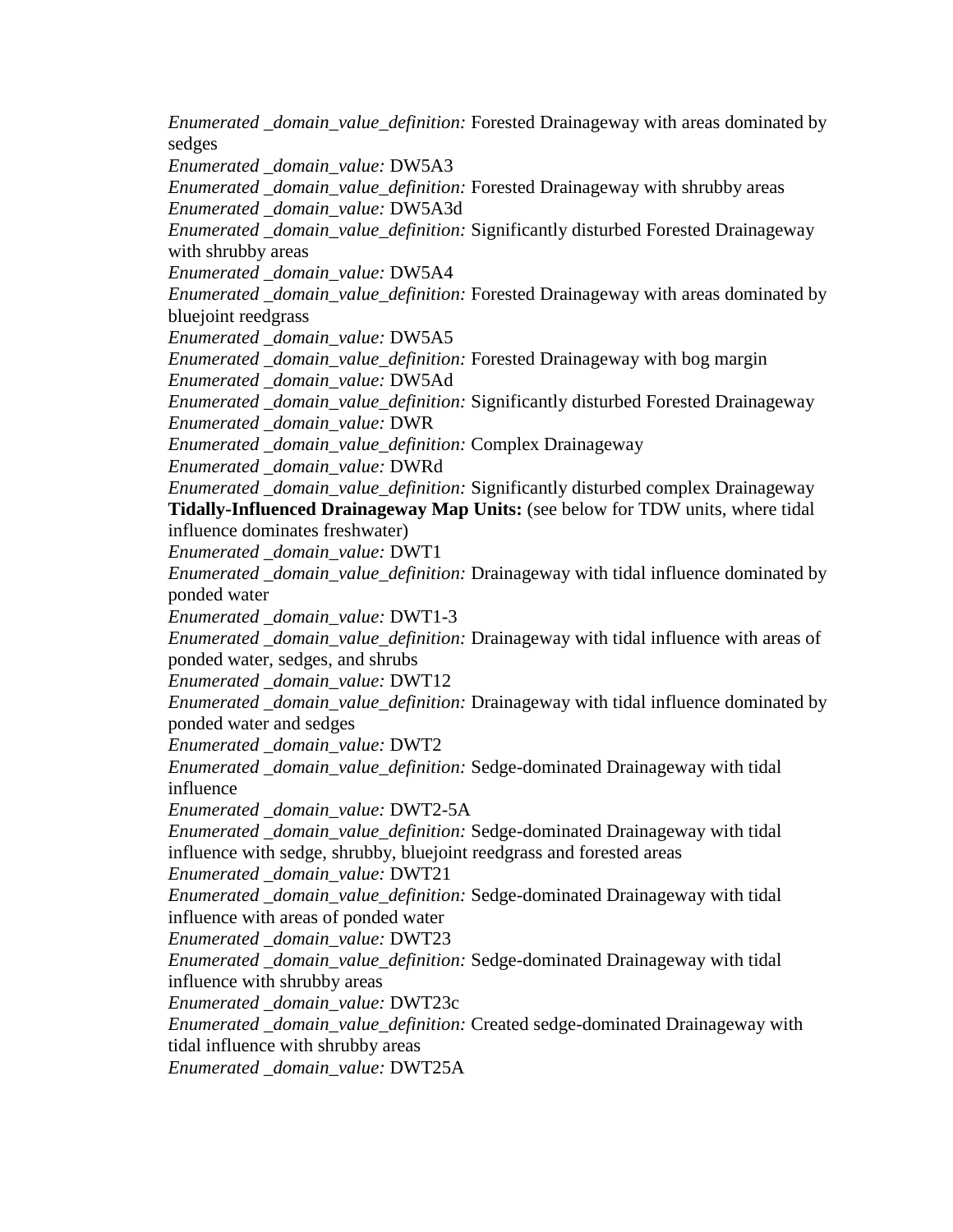*Enumerated \_domain\_value\_definition:* Sedge-dominated Drainageway with tidal influence with forested areas *Enumerated \_domain\_value:* DWT2d *Enumerated \_domain\_value\_definition:* Significantly disturbed sedge-dominated Drainageway with tidal influence *Enumerated \_domain\_value:* DWT3 *Enumerated \_domain\_value\_definition:* Shrubby Drainageway with tidal influence *Enumerated \_domain\_value:* DWT32 *Enumerated \_domain\_value\_definition:* Shrubby Drainageway with tidal influence with sedge-dominated areas *Enumerated \_domain\_value:* DWT35A *Enumerated \_domain\_value\_definition:* Shrubby Drainageway with tidal influence with forested areas *Enumerated \_domain\_value:* DWT45A *Enumerated \_domain\_value\_definition:* Forested Drainageway with tidal influence dominated by bluejoint reedgrass and forest *Enumerated \_domain\_value:* DWT5A *Enumerated \_domain\_value\_definition:* Forested Drainageway with tidal influence *Enumerated \_domain\_value:* DWT5A3 *Enumerated \_domain\_value\_definition:* Forested Drainageway with tidal influence with shrubby areas *Enumerated \_domain\_value:* DWT5Ad *Enumerated \_domain\_value\_definition:* Significantly disturbed Forested Drainageway with tidal influence *Enumerated \_domain\_value:* DWTR *Enumerated \_domain\_value\_definition:* Complex Drainageway with tidal influence **Floating Island Map Unit:** *Enumerated \_domain\_value:*FI *Enumerated \_domain\_value\_definition:* Floating Island **Headwater Fen Map Units:** *Enumerated \_domain\_value:*H1 *Enumerated \_domain\_value\_definition:* Headwater fen pond *Enumerated \_domain\_value:* H12 *Enumerated \_domain\_value\_definition:* Headwater fen with ponded water and sedges *Enumerated \_domain\_value:* H1-3 *Enumerated \_domain\_value\_definition:* Headwater fen with ponded water, sedges and shrubs *Enumerated \_domain\_value:* H13 *Enumerated \_domain\_value\_definition:* Headwater fen with ponded water and shrubs *Enumerated \_domain\_value:* H2 *Enumerated \_domain\_value\_definition:* Headwater fen dominated by sedges *Enumerated \_domain\_value:* H21 *Enumerated \_domain\_value\_definition:* Headwater fen dominated by sedges with areas of ponded water *Enumerated \_domain\_value:* H23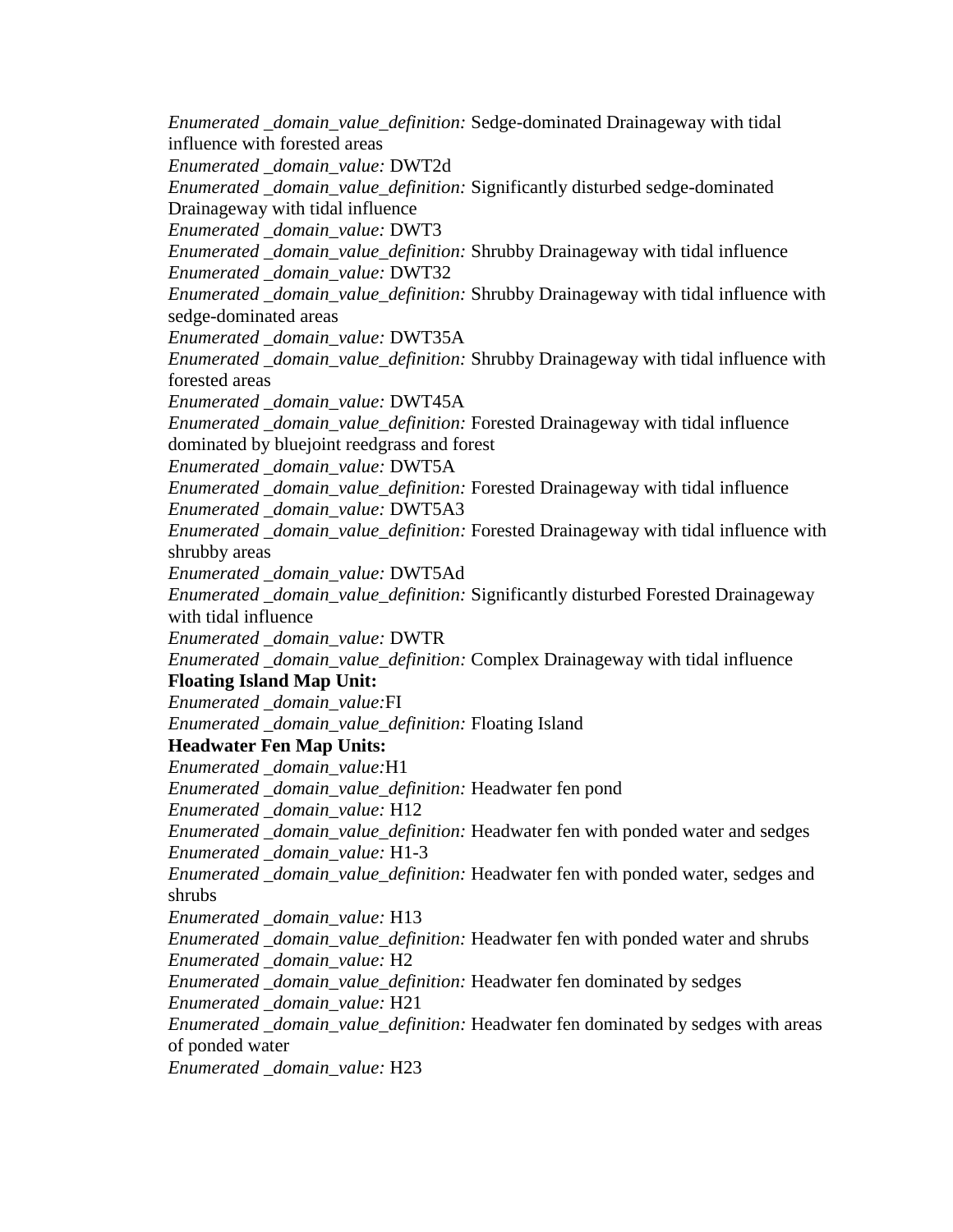*Enumerated \_domain\_value\_definition:* Headwater fen dominated by sedges with shrubby areas *Enumerated \_domain\_value:* H2-4 *Enumerated \_domain\_value\_definition:* Headwater fen with sedges, shrubs, and forest *Enumerated \_domain\_value:* H3 *Enumerated \_domain\_value\_definition:* Shrubby Headwater fen *Enumerated \_domain\_value:* H31 *Enumerated \_domain\_value\_definition:* Shrubby Headwater fen with areas of ponded water *Enumerated \_domain\_value:* H32 *Enumerated \_domain\_value\_definition:* Shrubby Headwater fen with sedges *Enumerated \_domain\_value:* H34 *Enumerated \_domain\_value\_definition:* Shrubby Headwater fen with forested areas *Enumerated \_domain\_value:* H4 *Enumerated \_domain\_value\_definition:* Forested Headwater fen *Enumerated \_domain\_value:* H42 *Enumerated \_domain\_value\_definition:* Forested Headwater fen with areas dominated by sedges *Enumerated \_domain\_value:* H43 *Enumerated \_domain\_value\_definition:* Forested Headwater fen with shrubby areas **Kettle Map Units:** *Enumerated \_domain\_value:* K1 *Enumerated \_domain\_value\_definition:* Kettle pond *Enumerated \_domain\_value:* K1-3 *Enumerated \_domain\_value\_definition:* Kettle with ponded water, sedges and shrubs *Enumerated \_domain\_value:* K1-4 *Enumerated \_domain\_value\_definition:* Kettle with ponded water, sedges, shrubs and forest *Enumerated \_domain\_value:* K12 *Enumerated \_domain\_value\_definition:* Kettle pond with sedge-dominated areas *Enumerated \_domain\_value:* K12c *Enumerated \_domain\_value\_definition:* Created Kettle pond with sedge-dominated areas *Enumerated \_domain\_value:* K13 *Enumerated \_domain\_value\_definition:* Kettle pond with shrub-dominated areas *Enumerated \_domain\_value:* K14 *Enumerated \_domain\_value\_definition:* Kettle pond with forested areas *Enumerated \_domain\_value:* K14d *Enumerated \_domain\_value\_definition:* Significantly disturbed Kettle pond with forested areas *Enumerated \_domain\_value:* K1c *Enumerated \_domain\_value\_definition:* Created Kettle pond *Enumerated \_domain\_value:* K1d *Enumerated \_domain\_value\_definition:* Significantly disturbed Kettle pond *Enumerated \_domain\_value:* K2 *Enumerated \_domain\_value\_definition:* Sedge-dominated Kettle *Enumerated \_domain\_value:* K2c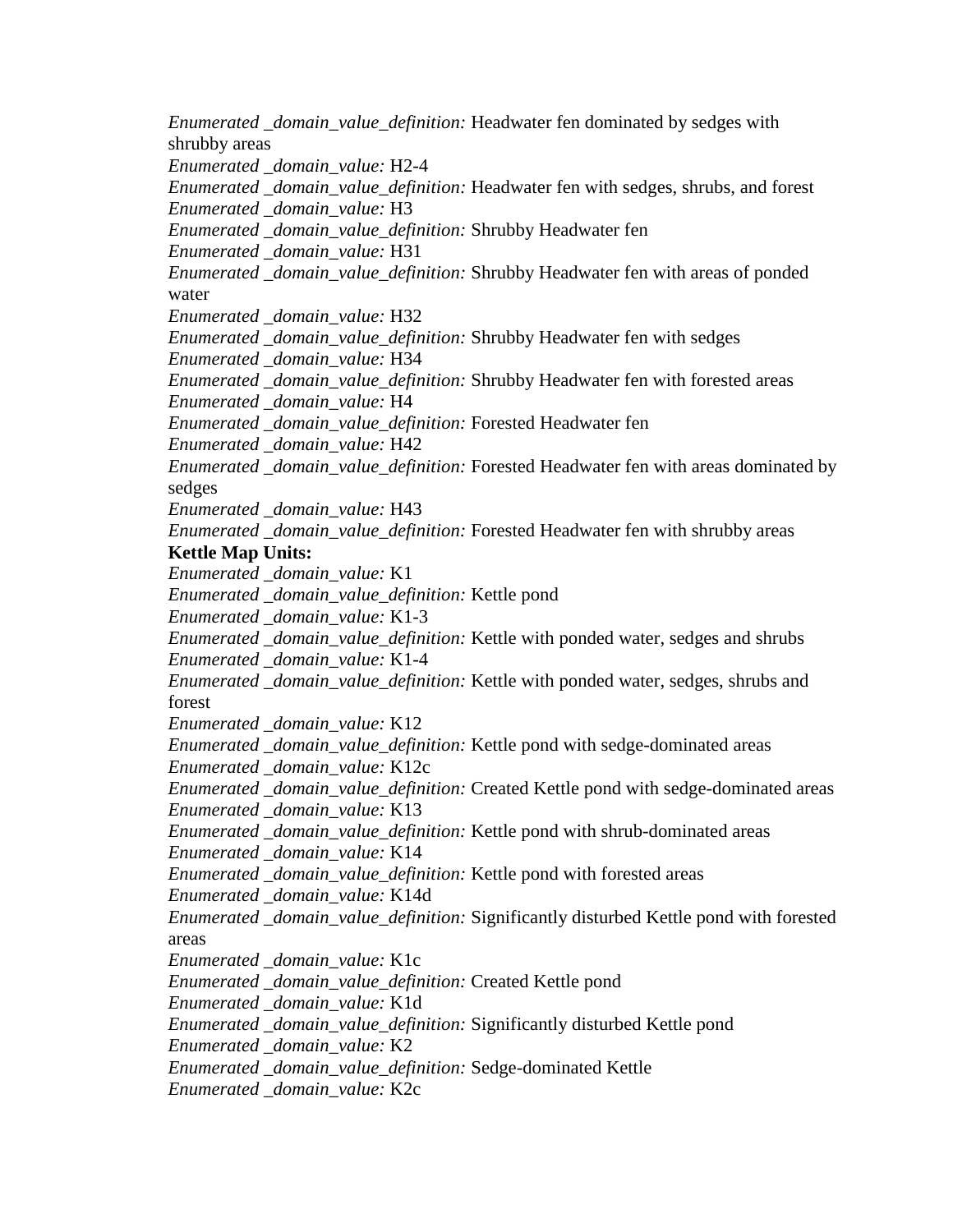*Enumerated \_domain\_value\_definition:* Created sedge-dominated Kettle *Enumerated \_domain\_value:* K2-4 *Enumerated \_domain\_value\_definition:* Kettle with sedges, shrubs and forest *Enumerated \_domain\_value:* K2-4c *Enumerated \_domain\_value\_definition:* Created Kettle with sedges, shrubs and forest *Enumerated \_domain\_value:* K2-4d *Enumerated \_domain\_value\_definition:* Significantly disturbed Kettle with sedges, shrubs and forest *Enumerated \_domain\_value:* K21 *Enumerated \_domain\_value\_definition:* Sedge-dominated Kettle with areas of ponded water *Enumerated \_domain\_value:* K21c *Enumerated \_domain\_value\_definition:* Created sedge-dominated Kettle with areas of ponded water *Enumerated \_domain\_value:* K21d *Enumerated \_domain\_value\_definition:* Significantly disturbed sedge-dominated Kettle with areas of ponded water *Enumerated \_domain\_value:* K23 *Enumerated \_domain\_value\_definition:* Sedge-dominated Kettle with shrubby areas *Enumerated \_domain\_value:* K23c *Enumerated \_domain\_value\_definition:* Created sedge-dominated Kettle with shrubby areas *Enumerated \_domain\_value:* K23d *Enumerated \_domain\_value\_definition:* Significantly disturbed sedge-dominated Kettle with shrubby areas *Enumerated \_domain\_value:* K24 *Enumerated \_domain\_value\_definition:* Sedge-dominated Kettle with forested areas *Enumerated \_domain\_value:* K3 *Enumerated \_domain\_value\_definition:* Shrubby Kettle *Enumerated \_domain\_value:* K31 *Enumerated \_domain\_value\_definition:* Shrubby Kettle with areas of ponded water *Enumerated \_domain\_value:* K31d *Enumerated \_domain\_value\_definition:* Significantly disturbed Shrubby Kettle with areas of ponded water *Enumerated \_domain\_value:* K32 *Enumerated \_domain\_value\_definition:* Shrubby Kettle with sedge-dominated areas *Enumerated \_domain\_value:* K32d *Enumerated \_domain\_value\_definition:* Significantly disturbed Shrubby Kettle with sedge-dominated areas *Enumerated \_domain\_value:* K34 *Enumerated \_domain\_value\_definition:* Shrubby Kettle with forested areas *Enumerated \_domain\_value:* K34d *Enumerated \_domain\_value\_definition:* Significantly disturbed shrubby Kettle with forested areas *Enumerated \_domain\_value:* K3d *Enumerated \_domain\_value\_definition:* Significantly disturbed Shrubby Kettle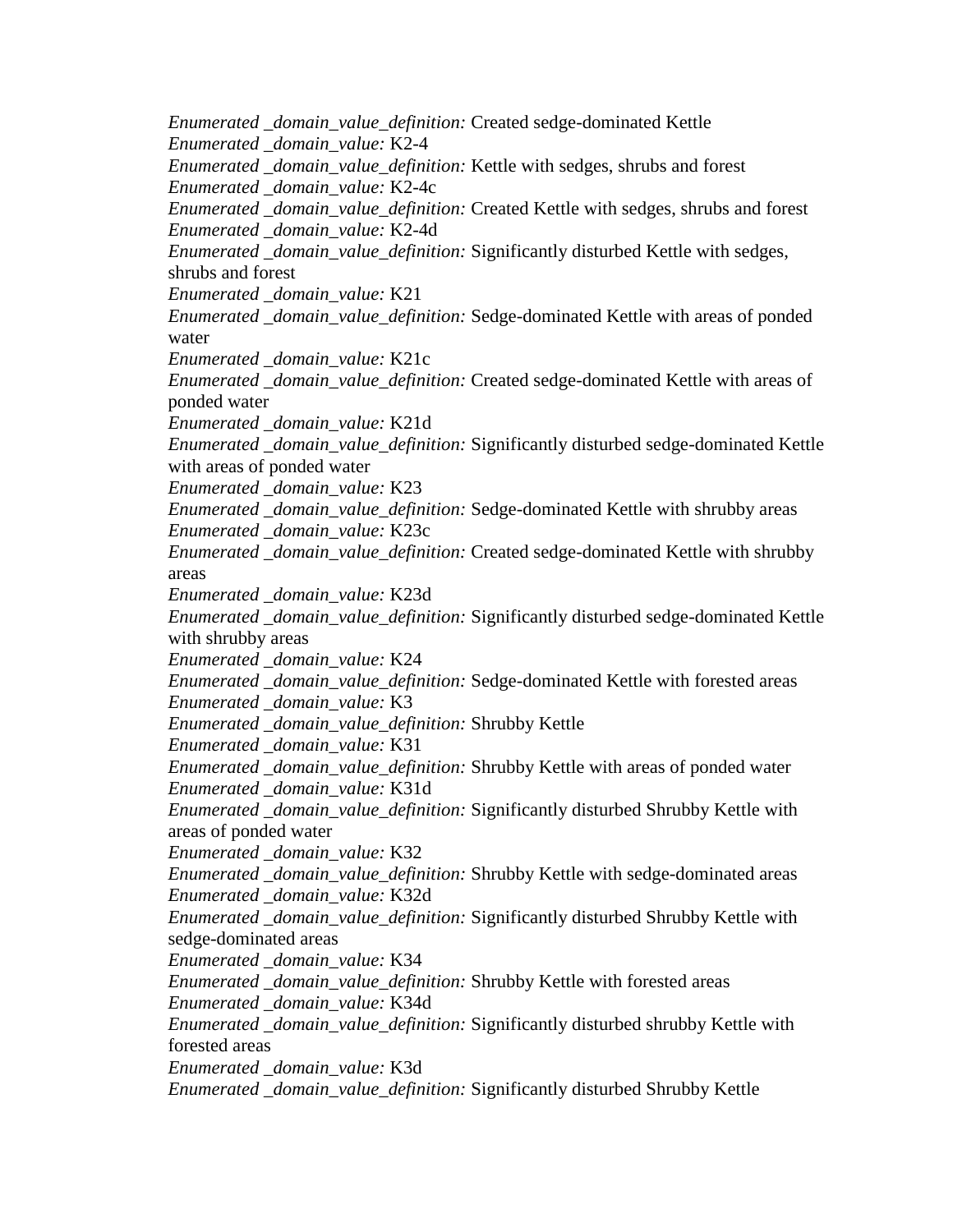*Enumerated \_domain\_value:* K4

*Enumerated \_domain\_value\_definition:* Forested Kettle

*Enumerated \_domain\_value:* K41

*Enumerated \_domain\_value\_definition:* Forested Kettle with areas of ponded water *Enumerated \_domain\_value:* K42

*Enumerated \_domain\_value\_definition:* Forested Kettle with sedge-dominated areas *Enumerated \_domain\_value:* K43

*Enumerated \_domain\_value\_definition:* Forested Kettle with shrubby areas *Enumerated \_domain\_value:* K43d

*Enumerated \_domain\_value\_definition:* Significantly disturbed forested Kettle with shrubby areas

*Enumerated \_domain\_value:* K4d

*Enumerated \_domain\_value\_definition:* Significantly disturbed forested Kettle *Enumerated \_domain\_value:* LAKE

*Enumerated \_domain\_value\_definition:* Open water greater than 20 acres (and deeper than 6 feet)

# **Relict Glacial Lakebed Map Units:**

*Enumerated \_domain\_value:* LB1

*Enumerated \_domain\_value\_definition:* Relict Glacial Lakebed pond

*Enumerated \_domain\_value:* LB1-3

*Enumerated \_domain\_value\_definition:* Relict Glacial Lakebed with areas of ponded water, sedges, and sphagnum lawn

*Enumerated \_domain\_value:* LB1-4

*Enumerated \_domain\_value\_definition:* Relict Glacial Lakebed with areas of ponded water, sedges, sphagnum lawn, and shrubs

*Enumerated \_domain\_value:* LB1-5

*Enumerated \_domain\_value\_definition:* Relict Glacial Lakebed with areas of ponded water, sedges, sphagnum lawn, shrubs, and bluejoint reedgrass

*Enumerated \_domain\_value:* LB12

*Enumerated \_domain\_value\_definition:* Relict Glacial Lakebed pond with areas of sedges

*Enumerated \_domain\_value:* LB13

*Enumerated \_domain\_value\_definition:* Relict Glacial Lakebed pond with sphagnum lawn areas

*Enumerated \_domain\_value:* LB14

*Enumerated \_domain\_value\_definition:* Relict Glacial Lakebed pond with shubby areas *Enumerated \_domain\_value:* LB2

*Enumerated \_domain\_value\_definition:* Sedge-dominated Relict Glacial Lakebed *Enumerated \_domain\_value:* LB2d

*Enumerated \_domain\_value\_definition:* Significantly disturbed sedge-dominated Relict Glacial Lakebed

*Enumerated \_domain\_value:* LB2-4

*Enumerated \_domain\_value\_definition:* Relict Glacial Lakebed with areas of sedges, sphagnum lawn, and shrubs

*Enumerated \_domain\_value:* LB2-4d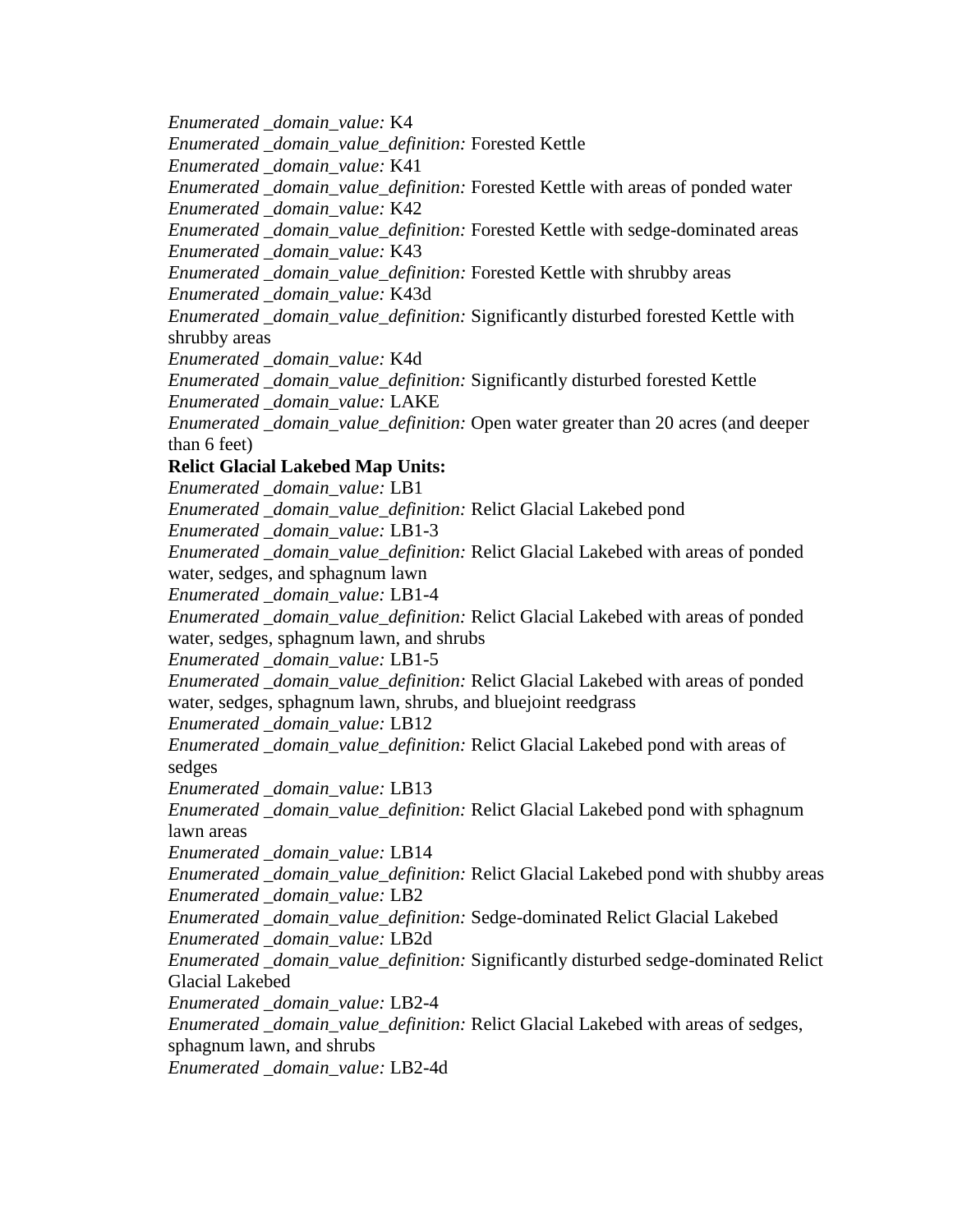*Enumerated \_domain\_value\_definition:* Significantly disturbed Relict Glacial Lakebed with areas of sedges, sphagnum lawn, and shrubs *Enumerated \_domain\_value:* LB2-5 *Enumerated \_domain\_value\_definition:* Relict Glacial Lakebed with areas of sedges, sphagnum lawn, shrubs, and bluejoint reedgrass *Enumerated \_domain\_value:* LB2-6 *Enumerated \_domain\_value\_definition:* Relict Glacial Lakebed with areas of sedges, sphagnum lawn, shrubs, bluejoint reedgrass, and forest *Enumerated \_domain\_value:* LB21 *Enumerated \_domain\_value\_definition:* Sedge dominated Relict Glacial Lakebed with areas of ponded water *Enumerated \_domain\_value:* LB23 *Enumerated \_domain\_value\_definition:* Sedge dominated Relict Glacial Lakebed with areas of sphagnum lawn *Enumerated \_domain\_value:* LB23d *Enumerated \_domain\_value\_definition:* Significantly disturbed Sedge dominated Relict Glacial Lakebed with areas of sphagnum lawn *Enumerated \_domain\_value:* LB24 *Enumerated \_domain\_value\_definition:* Sedge dominated Relict Glacial Lakebed with shrubby areas *Enumerated \_domain\_value:* LB25 *Enumerated \_domain\_value\_definition:* Sedge dominated Relict Glacial Lakebed with areas dominated by bluejoint reedgrass *Enumerated \_domain\_value:* LB26 *Enumerated \_domain\_value\_definition:* Sedge dominated Relict Glacial Lakebed with areas of forest *Enumerated \_domain\_value:* LB26d *Enumerated \_domain\_value\_definition:* Disturbed Sedge dominated Relict Glacial Lakebed with areas of forest *Enumerated \_domain\_value:* LB3 *Enumerated \_domain\_value\_definition:* Sphagnum lawn on a Relict Glacial Lakebed *Enumerated \_domain\_value:* LB31 *Enumerated \_domain\_value\_definition:* Sphagnum lawn on a Relict Glacial Lakebed with areas of ponded water *Enumerated \_domain\_value:* LB32 *Enumerated \_domain\_value\_definition:* Sphagnum lawn on a Relict Glacial Lakebed with areas of sedges *Enumerated \_domain\_value:* LB34 *Enumerated \_domain\_value\_definition:* Sphagnum lawn on a Relict Glacial Lakebed with shrubby areas *Enumerated \_domain\_value:* LB34d *Enumerated \_domain\_value\_definition:* Significantly disturbed Sphagnum lawn on a Relict Glacial Lakebed with shrubby areas *Enumerated \_domain\_value:*LB36 *Enumerated \_domain\_value\_definition:* Sphagnum lawn on a Relict Glacial Lakebed with forested areas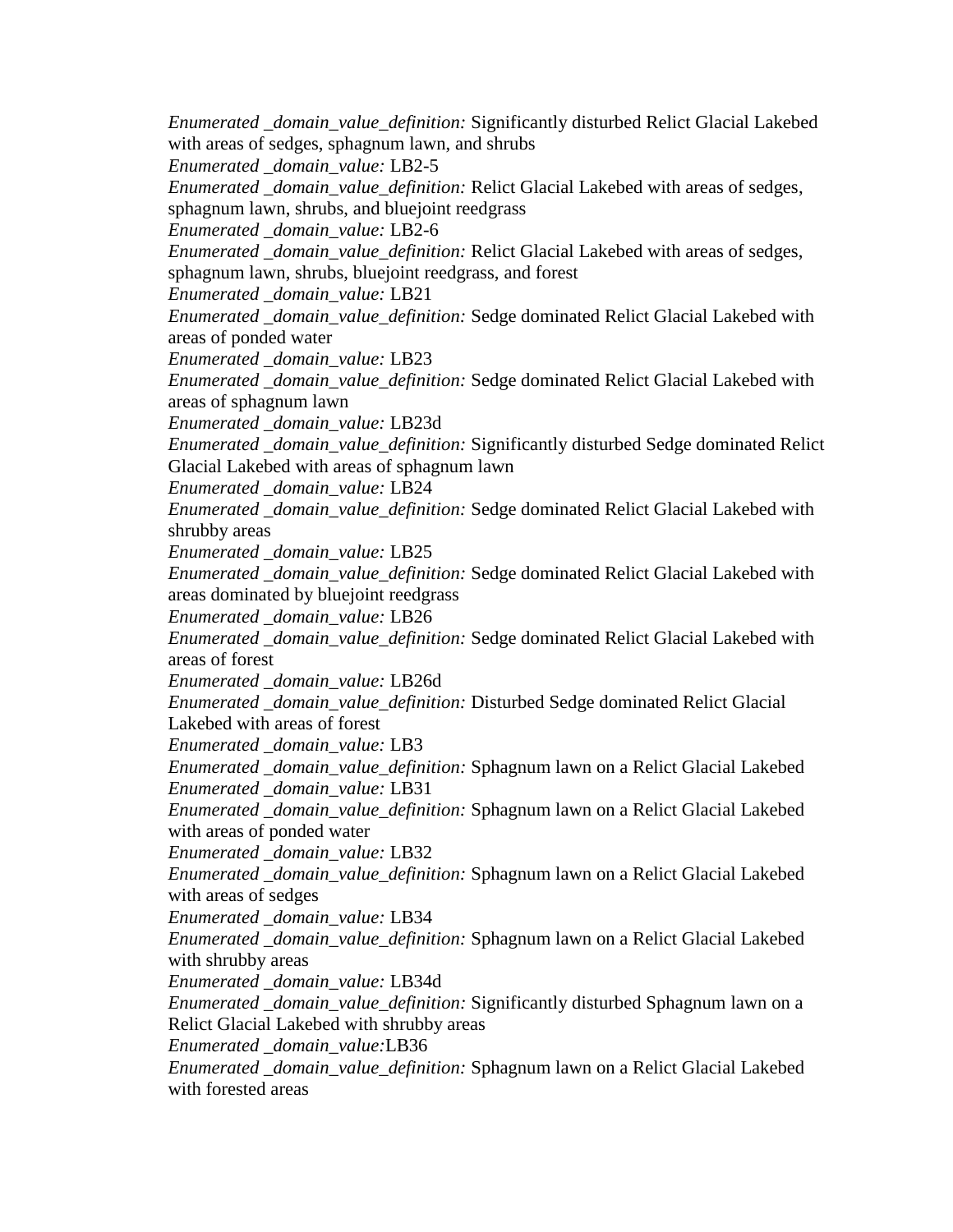*Enumerated \_domain\_value:* LB3d *Enumerated \_domain\_value\_definition:* Significantly disturbed Sphagnum lawn on a Relict Glacial Lakebed *Enumerated \_domain\_value:*LB3-6 *Enumerated \_domain\_value\_definition:* Relict Glacial Lakebed with areas of Sphagnum lawn, shrubs and forest *Enumerated \_domain\_value:* LB4 *Enumerated \_domain\_value\_definition:* Shrubby Relict Glacial Lakebed *Enumerated \_domain\_value:* LB4d *Enumerated \_domain\_value\_definition:* disturbed Shrubby Relict Glacial Lakebed *Enumerated \_domain\_value:* LB41 *Enumerated \_domain\_value\_definition:* Shrubby Relict Glacial Lakebed with areas o ponded water *Enumerated \_domain\_value:* LB42 *Enumerated \_domain\_value\_definition:* Shrubby Relict Glacial Lakebed with sedgedominated areas *Enumerated \_domain\_value:* LB43 *Enumerated \_domain\_value\_definition:* Shrubby Relict Glacial Lakebed with areas of sphagnum lawn *Enumerated \_domain\_value:* LB45 *Enumerated \_domain\_value\_definition:* Shrubby Relict Glacial Lakebed with areas dominated by bluejoint reedgrass *Enumerated \_domain\_value:* LB46 *Enumerated \_domain\_value\_definition:* Shrubby Relict Glacial Lakebed with forested areas *Enumerated \_domain\_value:* LB4-6 *Enumerated \_domain\_value\_definition:* Relict Glacial Lakebed with shrub-dominated, bluejoint reedgrass-dominated, and forested areas *Enumerated \_domain\_value:* LB5 *Enumerated \_domain\_value\_definition:* Bluejoint reedgrass-dominated Relict Glacial Lakebed *Enumerated \_domain\_value:* LB54 *Enumerated \_domain\_value\_definition:* Bluejoint reedgrass-dominated Relict Glacial Lakebed with shrubby areas *Enumerated \_domain\_value:* LB6 *Enumerated \_domain\_value\_definition:* Forested Relict Glacial Lakebed *Enumerated \_domain\_value:* LB62 *Enumerated \_domain\_value\_definition:* Forested Relict Glacial Lakebed with areas of sedges *Enumerated \_domain\_value:* LB63 *Enumerated \_domain\_value\_definition:* Forested Relict Glacial Lakebed with sphagnum lawn areas *Enumerated \_domain\_value:* LB63d *Enumerated \_domain\_value\_definition:* disturbed Forested Relict Glacial Lakebed with sphagnum lawn areas *Enumerated \_domain\_value:* LB64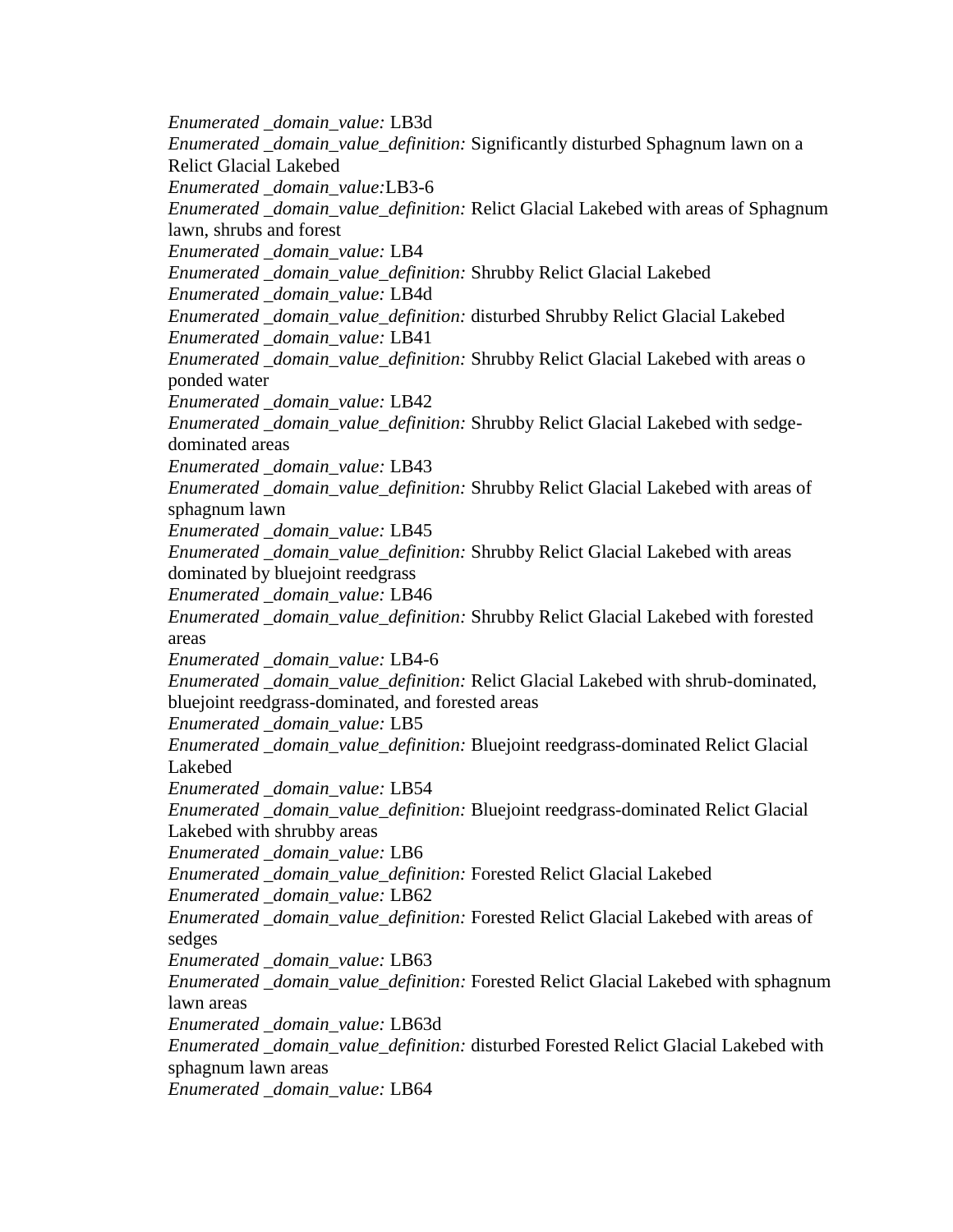*Enumerated \_domain\_value\_definition:* Forested Relict Glacial Lakebed with shrubby areas *Enumerated \_domain\_value:* LB64d *Enumerated \_domain\_value\_definition:* Significantly disturbed forested Relict Glacial Lakebed with shrubby areas *Enumerated \_domain\_value:* LB6d *Enumerated \_domain\_value\_definition:* Significantly disturbed Forested Relict Glacial Lakebed *Enumerated \_domain\_value:* LB65 *Enumerated \_domain\_value\_definition:* Forested Relict Glacial Lakebed with areas dominated by bluejoint reedgrass *Enumerated \_domain\_value:* LBSF *Enumerated \_domain\_value\_definition:* Complex Relict Glacial Lakebed, often with patterned fen features **Late Snow Plateau Map Unit:** *Enumerated \_domain\_value:* LSP *Enumerated \_domain\_value\_definition:* Late Snow Plateau **Riverine Map Units:** *Enumerated \_domain\_value:* RAA *Enumerated \_domain\_value\_definition:* AA Stream (waterfall) *Enumerated \_domain\_value:* RA *Enumerated \_domain\_value\_definition:* A Stream (cascade) *Enumerated \_domain\_value:* RB *Enumerated \_domain\_value\_definition:* B Stream (riffle dominated) *Enumerated \_domain\_value:* RC *Enumerated \_domain\_value\_definition:* C Stream (point bars, floodplain development) *Enumerated \_domain\_value:* RD3C *Enumerated \_domain\_value\_definition:* D3 Stream channel (braided glacial) *Enumerated \_domain\_value:* RD4C *Enumerated \_domain\_value\_definition:* D4 Stream channel (braided glacial) *Enumerated \_domain\_value:* RD4SC *Enumerated \_domain\_value\_definition:* D4 Stream side channel (braided glacial) *Enumerated \_domain\_value:* RD4F1 *Enumerated \_domain\_value\_definition:* D4 Stream open water floodplain wetland (braided glacial) *Enumerated \_domain\_value:* RD4F12 *Enumerated \_domain\_value\_definition:* D4 Stream open water floodplain wetland with sedge-dominated areas (braided glacial) *Enumerated \_domain\_value:* RD4F1-3 *Enumerated \_domain\_value\_definition:* D4 Stream floodplain wetland with areas of open water, sedges and shrubs (braided glacial) *Enumerated \_domain\_value:* RD4F1-4 *Enumerated \_domain\_value\_definition:* D4 Stream floodplain wetland with areas of open water, sedges, shrubs and forest (braided glacial) *Enumerated \_domain\_value:* RD4F1c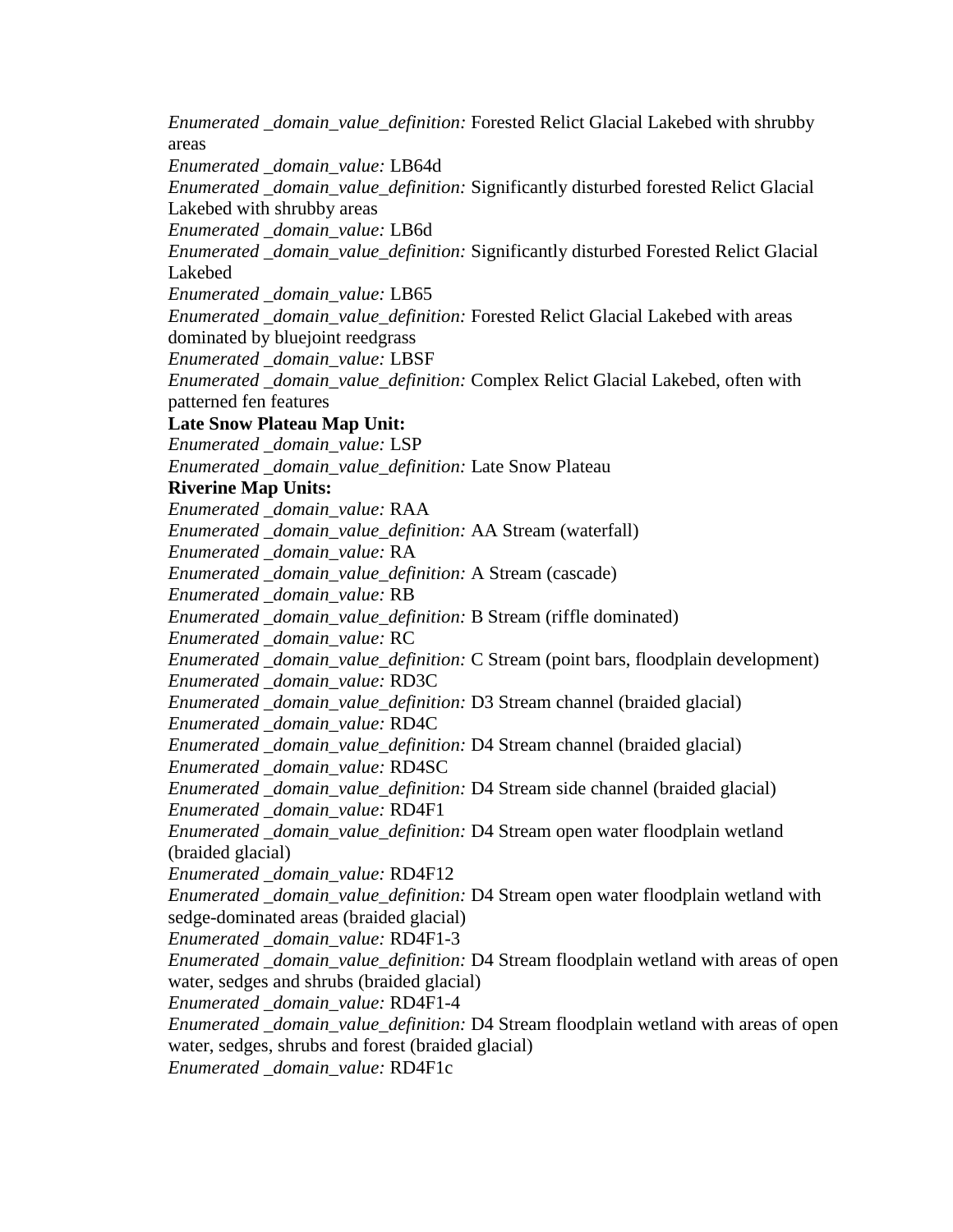*Enumerated \_domain\_value\_definition:* D4 Stream created open-water floodplainwetland (braided glacial) *Enumerated \_domain\_value:* RD4F2 *Enumerated \_domain\_value\_definition:* D4 Stream sedge-dominated floodplain wetland (braided glacial) *Enumerated \_domain\_value:* RD4F21 *Enumerated \_domain\_value\_definition:* D4 Stream sedge-dominate floodplain wetland with open water areas (braided glacial) *Enumerated \_domain\_value:* RD4F23 *Enumerated \_domain\_value\_definition:* D4 Stream sedge-dominate floodplain wetland with shrubby areas (braided glacial) *Enumerated \_domain\_value:* RD4F2-4 *Enumerated \_domain\_value\_definition:* D4 Stream floodplain wetland with sedge, shrub and forested areas(braided glacial) *Enumerated \_domain\_value:* RD4F2c *Enumerated \_domain\_value\_definition:* Created D4 Stream sedge-dominated floodplain wetland (braided glacial) *Enumerated \_domain\_value:* RD4F3 *Enumerated \_domain\_value\_definition:* D4 Stream shrubby floodplain wetland (braided glacial) *Enumerated \_domain\_value:* RD4F32 *Enumerated \_domain\_value\_definition:* D4 Stream shrubby floodplain wetland with sedge-dominated areas(braided glacial) *Enumerated \_domain\_value:* RD4F34 *Enumerated \_domain\_value\_definition:* D4 Stream shrubby floodplain wetland with forested areas(braided glacial) *Enumerated \_domain\_value:* RD4F4 *Enumerated \_domain\_value\_definition:* D4 Stream forested floodplain wetland (braided glacial) *Enumerated \_domain\_value:* RD4F43 *Enumerated \_domain\_value\_definition:* D4 Stream forested floodplain wetland with shrubby areas(braided glacial) *Enumerated \_domain\_value:* RD4F4d *Enumerated \_domain\_value\_definition:* Significantly disturbed D4 Stream forested floodplain wetland (braided glacial) *Enumerated \_domain\_value:* RD4T1 *Enumerated \_domain\_value\_definition:* D4 Stream lower terrace (braided glacial) *Enumerated \_domain\_value:* RD4T1d *Enumerated \_domain\_value\_definition:* Disturbed D4 stream lower terrace (braided glacial) *Enumerated \_domain\_value:* RD4T12 *Enumerated \_domain\_value\_definition:* D4 Stream lower and upper terraces (braided glacial) *Enumerated \_domain\_value:* RD4T2 *Enumerated \_domain\_value\_definition:* D4 Stream upper terrace (braided glacial) *Enumerated \_domain\_value:* RD4T21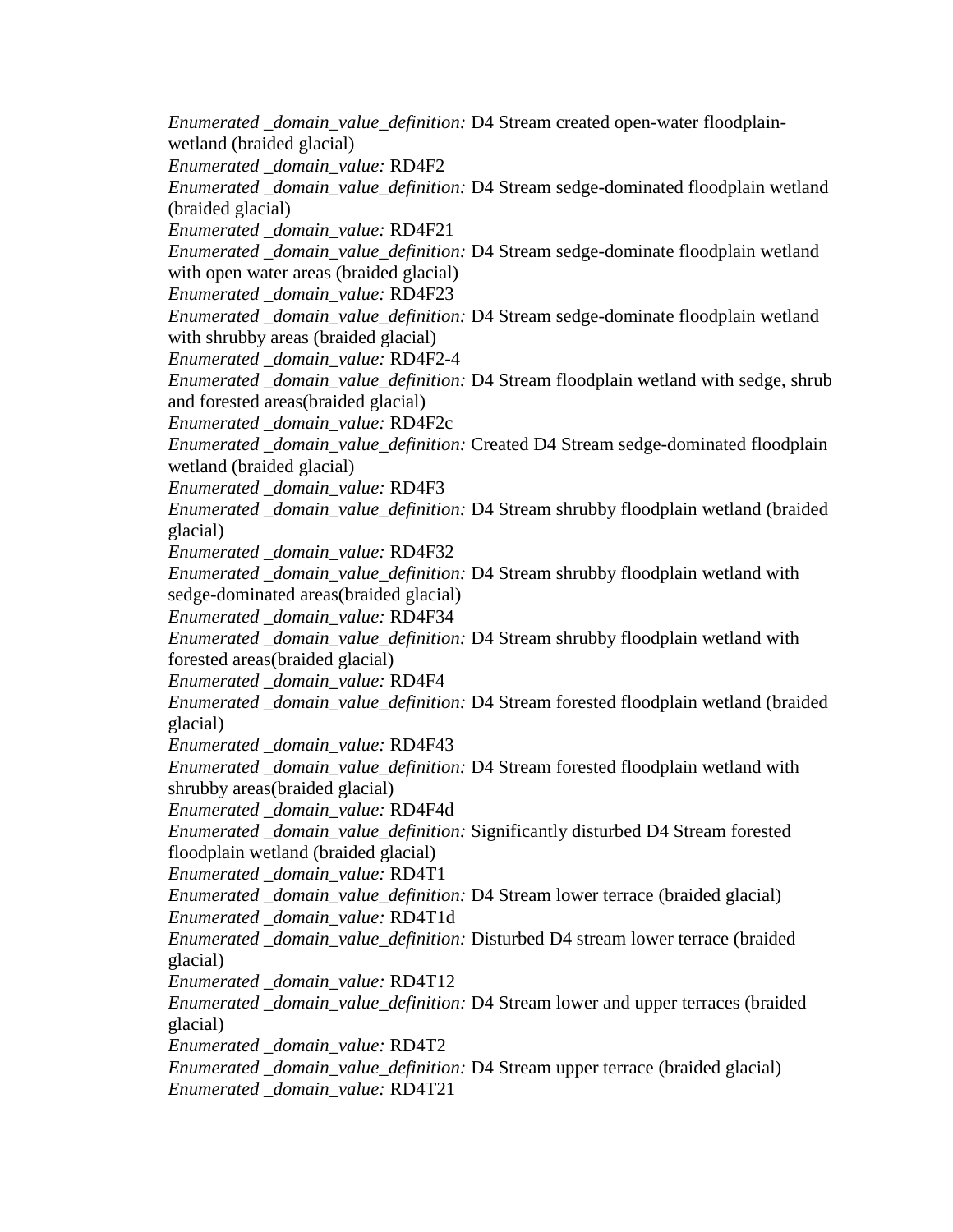*Enumerated \_domain\_value\_definition:* D4 Stream upper and lower terraces (braided glacial) *Enumerated \_domain\_value:* RD4x *Enumerated \_domain\_value\_definition:* D4 Stream complex of units (braided glacial) *Enumerated \_domain\_value:* RDA *Enumerated \_domain\_value\_definition:* Braided Stream channel on a peatland *Enumerated \_domain\_value:* Rea *Enumerated \_domain\_value\_definition:* E Stream not discernable on 1:24,000 aerial photography (pool-dominated) *Enumerated \_domain\_value:* Rea *Enumerated \_domain\_value\_definition:* Created E Stream not discernable on 1:24,000 aerial photography (pool-dominated) *Enumerated \_domain\_value:* Reb *Enumerated \_domain\_value\_definition:* Bankfull E Stream (pool-dominated) *Enumerated \_domain\_value:* Rel *Enumerated \_domain\_value\_definition:* Linear E Stream (pool-dominated) *Enumerated \_domain\_value:* Reld *Enumerated \_domain\_value\_definition:* Significantly disturbed Linear E Stream (pooldominated) *Enumerated \_domain\_value:* Res *Enumerated \_domain\_value\_definition:* Sinuous E Stream (pool-dominated) *Enumerated \_domain\_value:* Rib *Enumerated \_domain\_value\_definition:* River islands and bars *Enumerated \_domain\_value:* Rt *Enumerated \_domain\_value\_definition:* Stream with tidal influence **VLD Trough Map Units:** *Enumerated \_domain\_value:* RT1 *Enumerated \_domain\_value\_definition:* Ripple Trough pond *Enumerated \_domain\_value:* RT1d *Enumerated \_domain\_value\_definition:* Significantly disturbed Ripple Trough pond *Enumerated \_domain\_value:* RT1-3 *Enumerated \_domain\_value\_definition:* Ripple Trough with ponded water, sedges and shrubs *Enumerated \_domain\_value:* RT1-4 *Enumerated \_domain\_value\_definition:* Ripple Trough with ponded water, sedges, shrubs and forest *Enumerated \_domain\_value:* RT12 *Enumerated \_domain\_value\_definition:* Ripple Trough with ponded water and sedges *Enumerated \_domain\_value:* RT2 *Enumerated \_domain\_value\_definition:* Sedge-dominated Ripple Trough *Enumerated \_domain\_value:* RT2d *Enumerated \_domain\_value\_definition:* Disturbed sedge-dominated Ripple Trough *Enumerated \_domain\_value:* RT2-4 *Enumerated \_domain\_value\_definition:* Ripple Trough with sedges, shrubs, and forest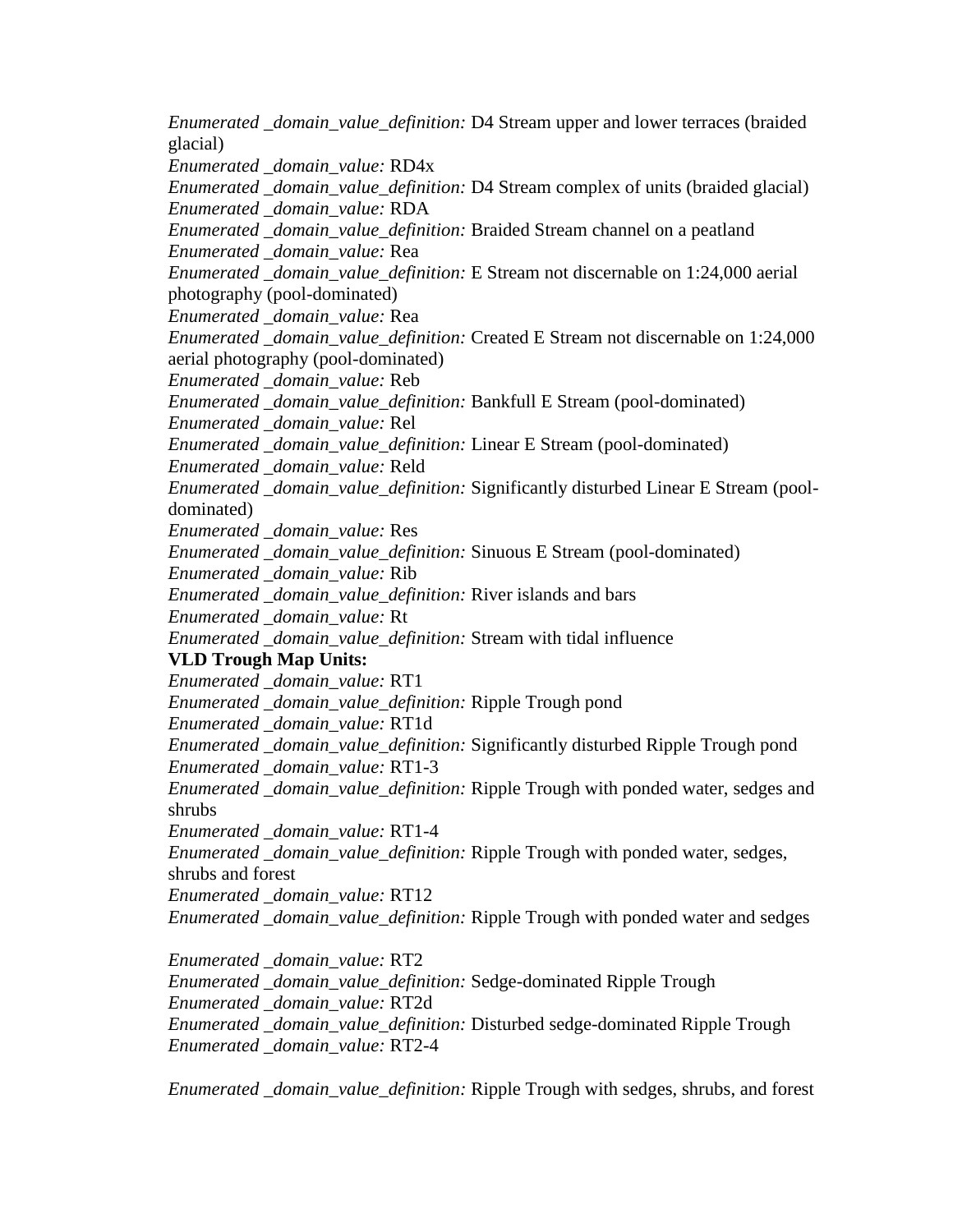*Enumerated \_domain\_value:* RT21 *Enumerated \_domain\_value\_definition:* Ripple Trough with ponded water and sedges *Enumerated \_domain\_value:* RT23 *Enumerated \_domain\_value\_definition:* Ripple Trough with sedges and shrubs *Enumerated \_domain\_value:* RT23d *Enumerated \_domain\_value\_definition:* Significantly disturbed Ripple Trough with sedges and shrubs *Enumerated \_domain\_value:* RT24 *Enumerated \_domain\_value\_definition:* Ripple Trough with sedges and forest *Enumerated \_domain\_value:* RT3 *Enumerated \_domain\_value\_definition:* Shrubby Ripple Trough *Enumerated \_domain\_value:* RT32 *Enumerated \_domain\_value\_definition:* Shrubby Ripple Trough with sedge-dominated areas *Enumerated \_domain\_value:* RT32d *Enumerated \_domain\_value\_definition:* Significantly isturbed Shrubby Ripple Trough with sedges *Enumerated \_domain\_value:* RT34 *Enumerated \_domain\_value\_definition:* Shrubby Ripple Trough with forested areas *Enumerated \_domain\_value:* RT3d *Enumerated \_domain\_value\_definition:* Significantly disturbed Shrubby Ripple Trough *Enumerated \_domain\_value:* RT4 *Enumerated \_domain\_value\_definition:* Forested Ripple Trough *Enumerated \_domain\_value:* RT42 *Enumerated \_domain\_value\_definition:* Forested Ripple Trough with sedge-dominated areas *Enumerated \_domain\_value:* RT43 *Enumerated \_domain\_value\_definition:* Forested Ripple Trough with shrubby areas *Enumerated \_domain\_value:* RT43d *Enumerated \_domain\_value\_definition:* Significantly disturbed Forested Ripple Trough with shrubby areas *Enumerated \_domain\_value:* RT4d *Enumerated \_domain\_value\_definition:* Significantly disturbed Forested Ripple Trough *Enumerated \_domain\_value:* RTd *Enumerated \_domain\_value\_definition:* Significantly disturbed Ripple Trough **Discharge Slope Map Units (in two parts, broken by Spring Fens, to preserve alphabetical order):** *Enumerated \_domain\_value:* SA *Enumerated \_domain\_value\_definition:* Alder-dominated Discharge Slope *Enumerated \_domain\_value:* SAB *Enumerated \_domain\_value\_definition:* Alder and Birch-dominated Discharge Slope *Enumerated \_domain\_value:* SAC *Enumerated \_domain\_value\_definition:* Alder and bluejoint-dominated Discharge Slope *Enumerated \_domain\_value:* SAG *Enumerated \_domain\_value\_definition:* Alder and white spruce-dominated Discharge Slope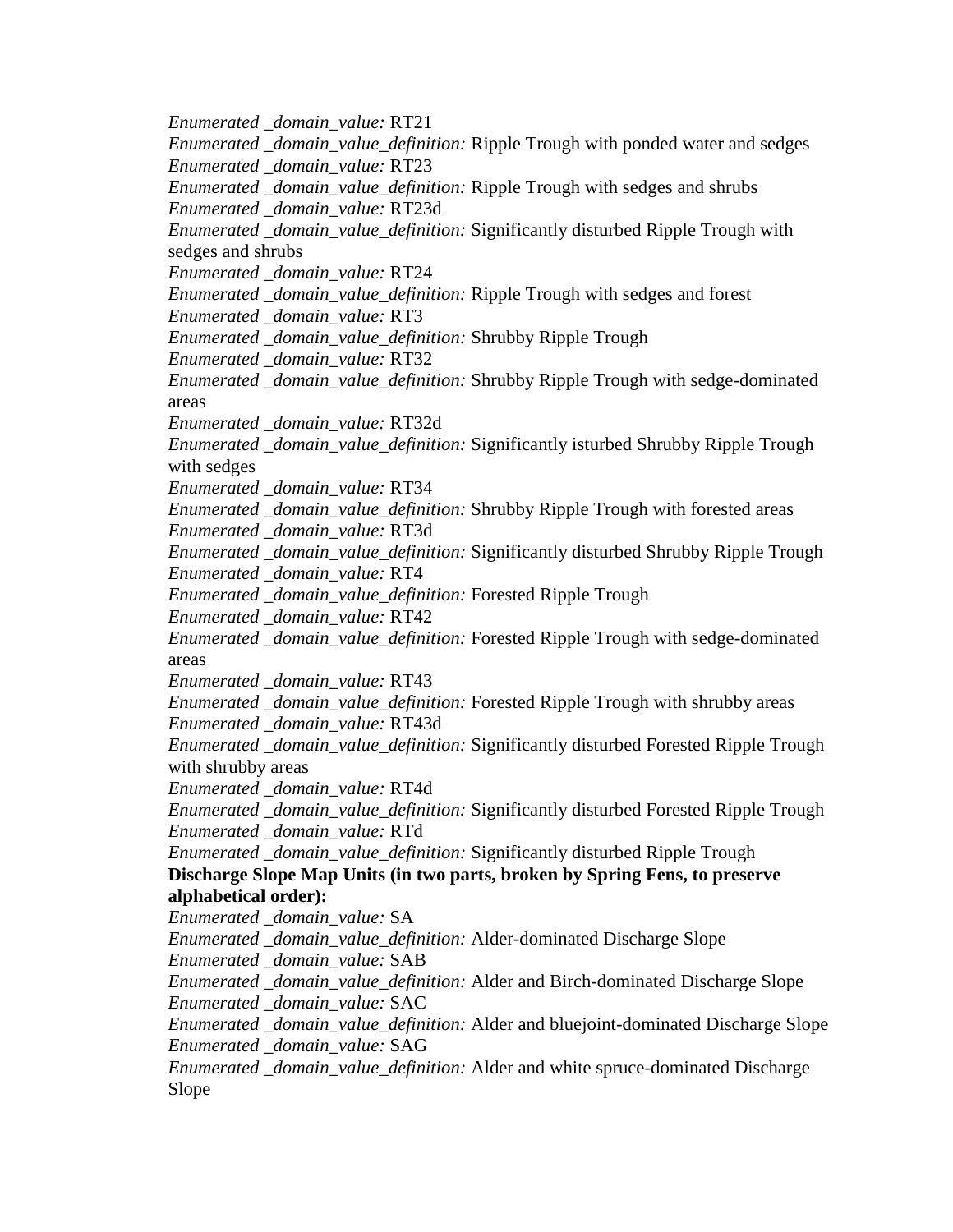*Enumerated \_domain\_value:* SAL *Enumerated \_domain\_value\_definition:* Alder and Lutz spruce-dominated Discharge Slope *Enumerated \_domain\_value:* SAM *Enumerated \_domain\_value\_definition:* Alder and black spruce-dominated Discharge Slope *Enumerated \_domain\_value:* SAS *Enumerated \_domain\_value\_definition:* Alder and willow-dominated Discharge Slope *Enumerated \_domain\_value:* SB *Enumerated \_domain\_value\_definition:* Birch-dominated Discharge Slope *Enumerated \_domain\_value:* SBA *Enumerated \_domain\_value\_definition:* Birch and alder-dominated Discharge Slope *Enumerated \_domain\_value:* SBd *Enumerated \_domain\_value\_definition:* Significantly disturbed Birch-dominated Discharge Slope *Enumerated \_domain\_value:* SBG *Enumerated \_domain\_value\_definition:* Birch and White spruce-dominated Discharge Slope *Enumerated \_domain\_value:* SBM *Enumerated \_domain\_value\_definition:* Birch and black spruce-dominated Discharge Slope *Enumerated \_domain\_value:* SC *Enumerated \_domain\_value\_definition:* Bluejoint-dominated Discharge Slope *Enumerated \_domain\_value:* SCA *Enumerated \_domain\_value\_definition:* Bluejoint and alder-dominated Discharge Slope *Enumerated \_domain\_value:* SCG *Enumerated \_domain\_value\_definition:* Bluejoint and white spruce-dominated Discharge Slope (more Discharge Slope Units below Spring Fen Units) **Spring Fen Map Units:** *Enumerated \_domain\_value:* SF1 *Enumerated \_domain\_value\_definition:* Spring Fen pond/lake *Enumerated \_domain\_value:* SF1-3 *Enumerated \_domain\_value\_definition:* Spring Fen with pond, sedges, and shrubs *Enumerated \_domain\_value:* SF1-4 *Enumerated \_domain\_value\_definition:* Spring Fen with pond, sedges, shrubs, and forest *Enumerated \_domain\_value:* SF12 *Enumerated \_domain\_value\_definition:* Spring Fen with pond and sedges *Enumerated \_domain\_value:* SF12d *Enumerated \_domain\_value\_definition:* Disturbed Spring Fen with pond and sedges *Enumerated \_domain\_value:* SF1c *Enumerated \_domain\_value\_definition:* Created Spring Fen pond *Enumerated \_domain\_value:* SF2 *Enumerated \_domain\_value\_definition:* Sedge-dominated Spring Fen *Enumerated \_domain\_value:* SF2-4 *Enumerated \_domain\_value\_definition:* Spring Fen with sedges, shrubs, and forest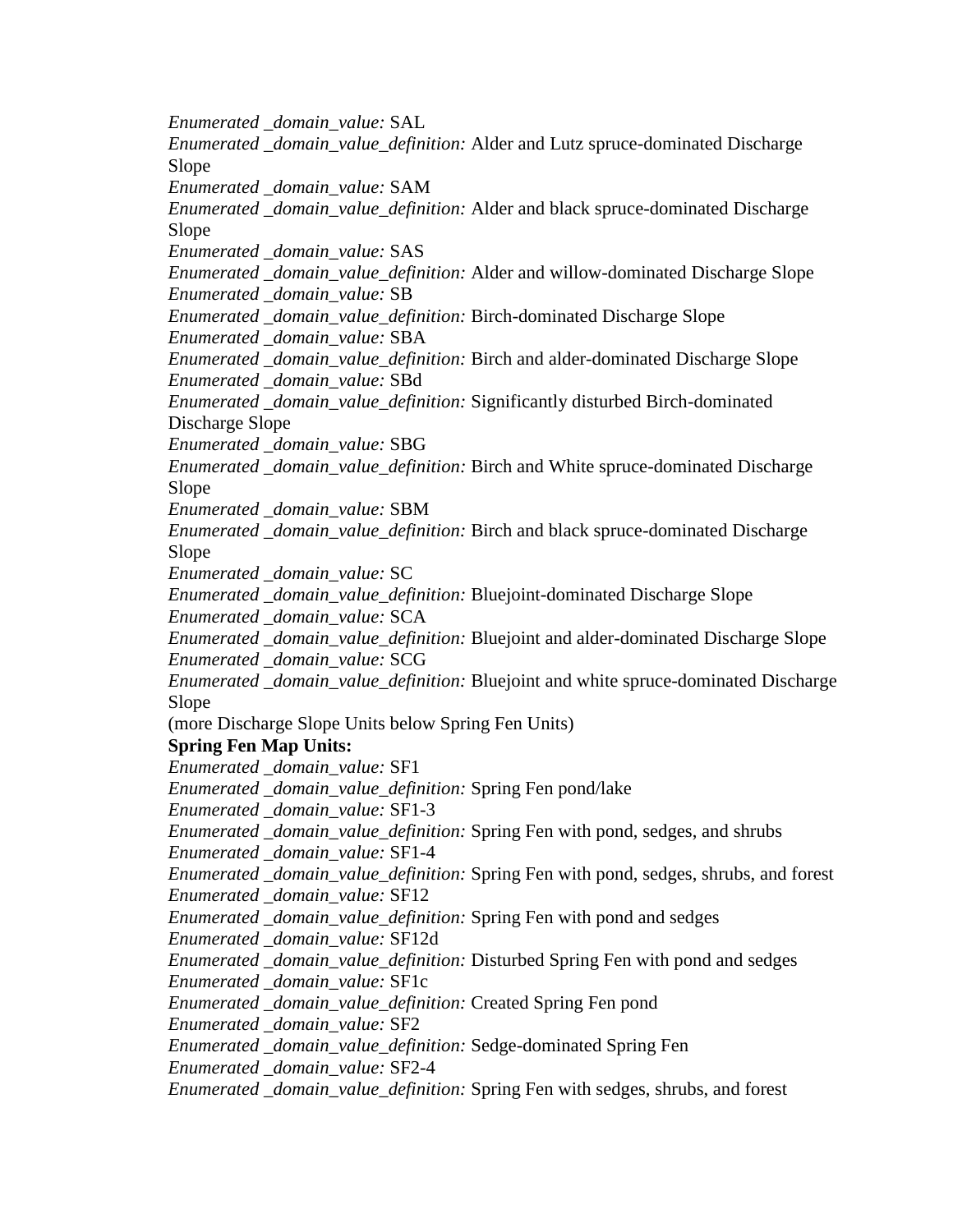*Enumerated \_domain\_value:* SF2-4d *Enumerated \_domain\_value\_definition:* Disturbed Spring Fen with sedges, shrubs, and forest *Enumerated \_domain\_value:* SF21 *Enumerated \_domain\_value\_definition:* Sedge-dominated Spring Fen with areas of ponded water *Enumerated \_domain\_value:* SF21d *Enumerated \_domain\_value\_definition:* Disturbed Sedge-dominated Spring Fen with areas of ponded water *Enumerated \_domain\_value:* SF23 *Enumerated \_domain\_value\_definition:* Sedge-dominated Spring Fen with shrubby areas *Enumerated \_domain\_value:* SF23d *Enumerated \_domain\_value\_definition:* Disturbed Sedge-dominated Spring Fen with shrubby areas *Enumerated \_domain\_value:* SF24d *Enumerated \_domain\_value\_definition:* Disturbed Sedge-dominated Spring Fen with forested areas *Enumerated \_domain\_value:* SF2c *Enumerated \_domain\_value\_definition:* Created sedge-dominated Spring Fen *Enumerated \_domain\_value:* SF2d *Enumerated \_domain\_value\_definition:* Disturbed sedge-dominated Spring Fen *Enumerated \_domain\_value:* SF3 *Enumerated \_domain\_value\_definition:* Shrubby Spring Fen *Enumerated \_domain\_value:* SF31 *Enumerated \_domain\_value\_definition:* Shrubby Spring Fen with areas of open water *Enumerated \_domain\_value:* SF32 *Enumerated \_domain\_value\_definition:* Shrubby Spring Fen with sedge-dominated areas *Enumerated \_domain\_value:* SF34 *Enumerated \_domain\_value\_definition:* Shrubby Spring Fen with forested areas *Enumerated \_domain\_value:* SF3d *Enumerated \_domain\_value\_definition:* Disturbed Shrubby Spring Fen *Enumerated \_domain\_value:* SF4 *Enumerated \_domain\_value\_definition:* Forested Spring Fen *Enumerated \_domain\_value:* SF42 *Enumerated \_domain\_value\_definition:* Forested Spring Fen with sedge-dominated areas *Enumerated \_domain\_value:* SF43 *Enumerated \_domain\_value\_definition:* Forested Spring Fen with shrubby areas **Discharge Slope Map Units** (con't): *Enumerated \_domain\_value:* SG *Enumerated \_domain\_value\_definition:* White spruce-dominated Discharge Slope *Enumerated \_domain\_value:* SGA *Enumerated \_domain\_value\_definition:* White spruce and alder-dominated Discharge Slope *Enumerated \_domain\_value:* SGB *Enumerated \_domain\_value\_definition:* White spruce and birch-dominated Discharge Slope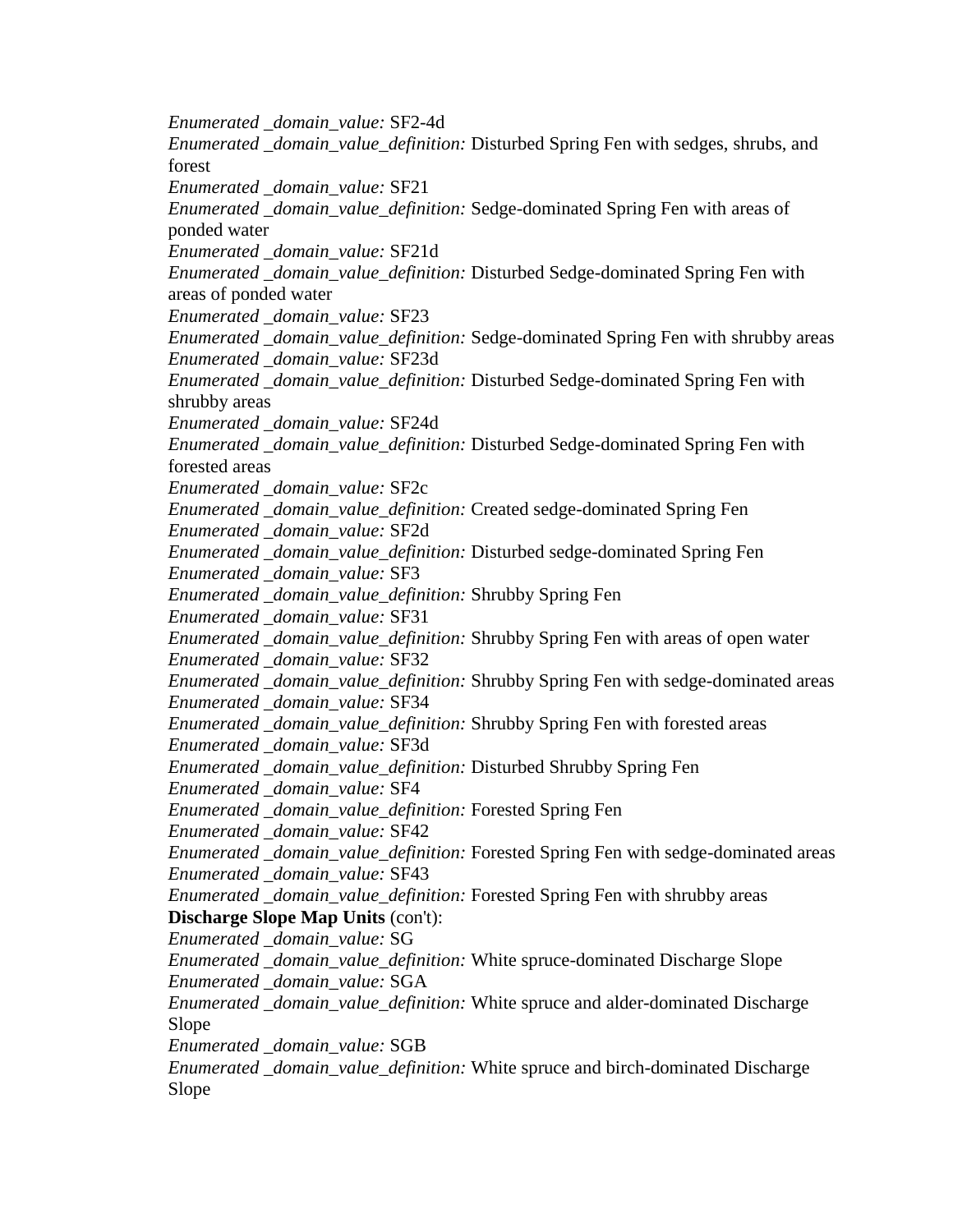*Enumerated \_domain\_value:* SGC *Enumerated \_domain\_value\_definition:* White spruce and bluejoint-dominated Discharge Slope *Enumerated \_domain\_value:* SGM *Enumerated \_domain\_value\_definition:* White and black spruce-dominated Discharge Slope *Enumerated \_domain\_value:* SGS *Enumerated \_domain\_value\_definition:* White spruce and willow-dominated Discharge Slope *Enumerated \_domain\_value:* SL *Enumerated \_domain\_value\_definition:* Lutz spruce-dominated Discharge Slope *Enumerated \_domain\_value:* SLd *Enumerated \_domain\_value\_definition:* Significantly disturbed Lutz spruce-dominated Discharge Slope *Enumerated \_domain\_value:* SLA *Enumerated \_domain\_value\_definition:* Lutz spruce and alder-dominated Discharge Slope *Enumerated \_domain\_value:* SLC *Enumerated \_domain\_value\_definition:* Lutz spruce and bluejoint reedgrass-dominated Discharge Slope *Enumerated \_domain\_value:* SLCd *Enumerated \_domain\_value\_definition:* Significantly disturbed Lutz spruce and bluejoint reedgrass-dominated Discharge Slope *Enumerated \_domain\_value:* SLM *Enumerated \_domain\_value\_definition:* Lutz and black spruce-dominated Discharge Slope *Enumerated \_domain\_value:* SLMd *Enumerated \_domain\_value\_definition:* Significantly disturbed Lutz and black sprucedominated Discharge Slope *Enumerated \_domain\_value:* SLS *Enumerated \_domain\_value\_definition:* Lutz spruce and willow-dominated Discharge Slope *Enumerated \_domain\_value:* SLSd *Enumerated \_domain\_value\_definition:* Significantly disturbed Lutz spruce and willowdominated Discharge Slope *Enumerated \_domain\_value:* SM *Enumerated \_domain\_value\_definition:* Black spruce-dominated Discharge Slope *Enumerated \_domain\_value:* SMB *Enumerated \_domain\_value\_definition:* Black spruce and birch-dominated Discharge Slope *Enumerated \_domain\_value:* SMBd *Enumerated \_domain\_value\_definition:* disturbed Black spruce and birch-dominated Discharge Slope *Enumerated \_domain\_value:* SMC *Enumerated \_domain\_value\_definition:* Black spruce and Bluejoint reedgrass-dominated Discharge Slope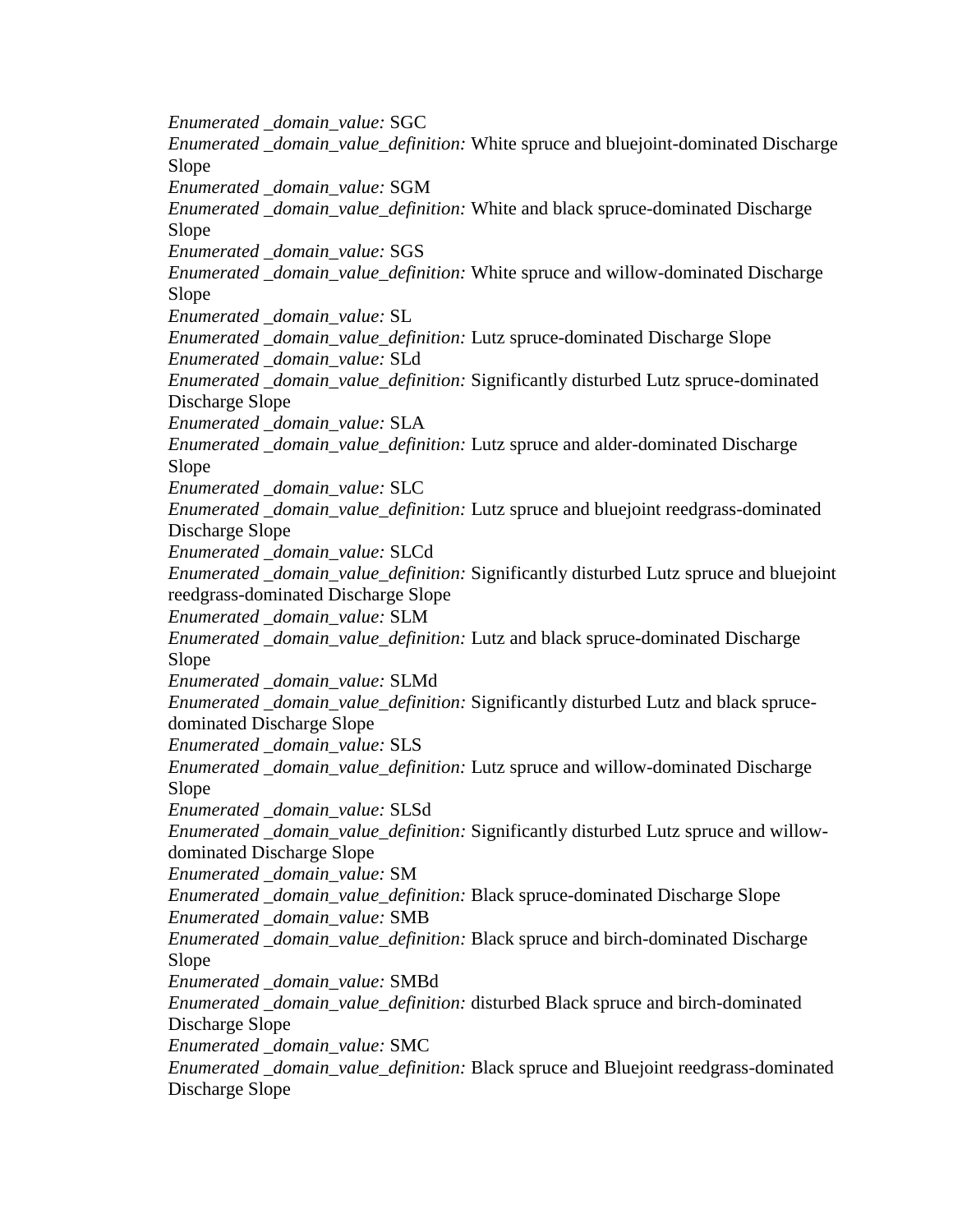*Enumerated \_domain\_value:* SMd *Enumerated \_domain\_value\_definition:* Disturbed Black spruce-dominated Discharge Slope *Enumerated \_domain\_value:* SMG *Enumerated \_domain\_value\_definition:* Black and white spruce-dominated Discharge Slope *Enumerated \_domain\_value:* SML *Enumerated \_domain\_value\_definition:* Black and Lutz spruce-dominated Discharge Slope *Enumerated \_domain\_value:* SMLd *Enumerated \_domain\_value\_definition:* Significantly disturbed Black and Lutz sprucedominated Discharge Slope *Enumerated \_domain\_value:* SMS *Enumerated \_domain\_value\_definition:* Black and Lutz spruce-dominated Discharge Slope *Enumerated \_domain\_value:* SS *Enumerated \_domain\_value\_definition:* Willow-dominated Discharge Slope *Enumerated \_domain\_value:* SSA *Enumerated \_domain\_value\_definition:* Willow and alder-dominated Discharge Slope *Enumerated \_domain\_value:* SSG *Enumerated \_domain\_value\_definition:* Willow and white spruce-dominated Discharge Slope *Enumerated \_domain\_value:* SSL *Enumerated \_domain\_value\_definition:* Willow and Lutz spruce-dominated Discharge Slope *Enumerated \_domain\_value:* SSM *Enumerated \_domain\_value\_definition:* Willow and black spruce-dominated Discharge Slope *Enumerated \_domain\_value:* SZ *Enumerated \_domain\_value\_definition:* High elevation Discharge Slope *Enumerated \_domain\_value:* Spring *Enumerated \_domain\_value\_definition:* Spring **Tidal Map Units:** *Enumerated \_domain\_value:* T0 *Enumerated \_domain\_value\_definition:* Tidal mud *Enumerated \_domain\_value:* T04 *Enumerated \_domain\_value\_definition:* Tidal mud with areas of alkalaigrass *Enumerated \_domain\_value:* T05 *Enumerated \_domain\_value\_definition:* Tidal mud with areas of Ramensk sedge *Enumerated \_domain\_value:* T07 *Enumerated \_domain\_value\_definition:* Tidal mud with areas of beachrye *Enumerated \_domain\_value:* T0-4 *Enumerated \_domain\_value\_definition:* Tidal mud, salt panne, creeping alkaligrass, arrowgrass-goosetongue, and alkalaigrass *Enumerated \_domain\_value:* T1 *Enumerated \_domain\_value\_definition:* Salt panne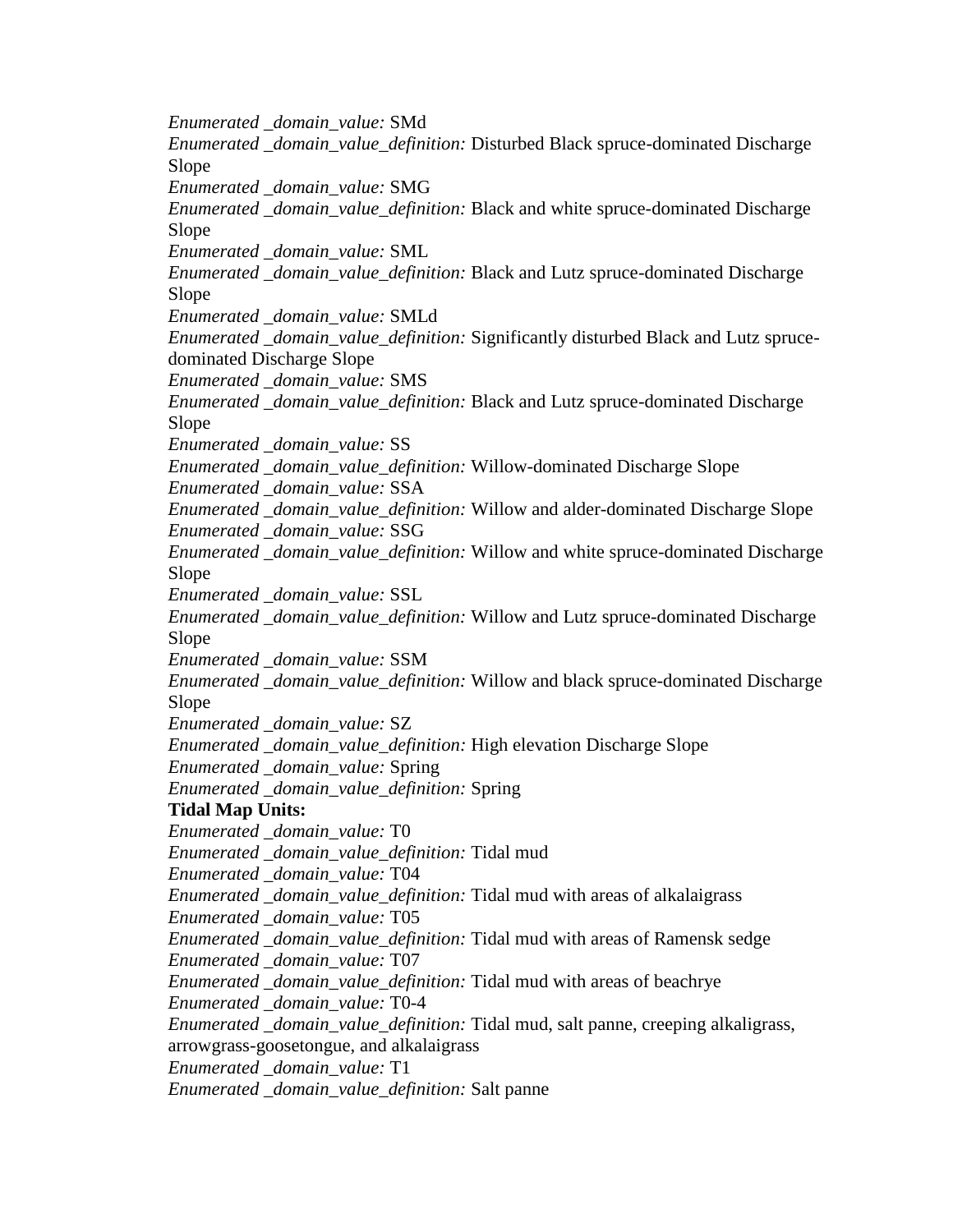*Enumerated \_domain\_value:* T1c *Enumerated \_domain\_value\_definition:* Created Salt panne *Enumerated \_domain\_value:* T13 *Enumerated \_domain\_value\_definition:* Salt panne, arrowgrass-goosetongue Tidal *Enumerated \_domain\_value:* T14 *Enumerated \_domain\_value\_definition:* Salt panne, alkalaigrass Tidal *Enumerated \_domain\_value:* T17 *Enumerated \_domain\_value\_definition:* Salt panne, beachrye Tidal *Enumerated \_domain\_value:* T1-4 *Enumerated \_domain\_value\_definition:* Salt panne, creeping alkaligrass, arrowgrassgoosetongue, alkalaigrass Tidal *Enumerated \_domain\_value:* T2 *Enumerated \_domain\_value\_definition:* Creeping alkalaigrass Tidal *Enumerated \_domain\_value:* T23 *Enumerated \_domain\_value\_definition:* Creeping alkaligrass, arrowgrass-goosetongue Tidal *Enumerated \_domain\_value:* T2-4 *Enumerated \_domain\_value\_definition:* Creeping alkaligrass, arrowgrass-goosetongue, alkalaigrass Tidal *Enumerated \_domain\_value:* T3 *Enumerated \_domain\_value\_definition:* Arrowgrass-goosetongue Tidal *Enumerated \_domain\_value:* T32 *Enumerated \_domain\_value\_definition:* Arrowgrass-goosetongue, creeping alkalaigrass Tidal *Enumerated \_domain\_value:* T34 *Enumerated \_domain\_value\_definition:* Arrowgrass-goosetongue, alkalaigrass Tidal *Enumerated \_domain\_value:* T35 *Enumerated \_domain\_value\_definition:* Arrowgrass-goosetongue, Ramensk sedge Tidal *Enumerated \_domain\_value:* T3-5 *Enumerated \_domain\_value\_definition:* Arrowgrass-goosetongue, alkalaigrass, Ramensk sedge Tidal *Enumerated \_domain\_value:* T36 *Enumerated \_domain\_value\_definition:* Goosetongue, Lyngbye's sedge Tidal *Enumerated \_domain\_value:* T37 *Enumerated \_domain\_value\_definition:* Goosetongue, beachrye Tidal *Enumerated \_domain\_value:* T38 *Enumerated \_domain\_value\_definition:* Arrowgrass-goosetongue, Pacific silverweedspeargrass Tidal *Enumerated \_domain\_value:* T4 *Enumerated \_domain\_value\_definition:* Alkalaigrass Tidal *Enumerated \_domain\_value:* T4-6 *Enumerated \_domain\_value\_definition:* Alkaligrass, Ramensk sedge, Lyngbye's sedge Tidal *Enumerated \_domain\_value:* T41 *Enumerated \_domain\_value\_definition:* Alkalaigrass, salt panne Tidal *Enumerated \_domain\_value:* T42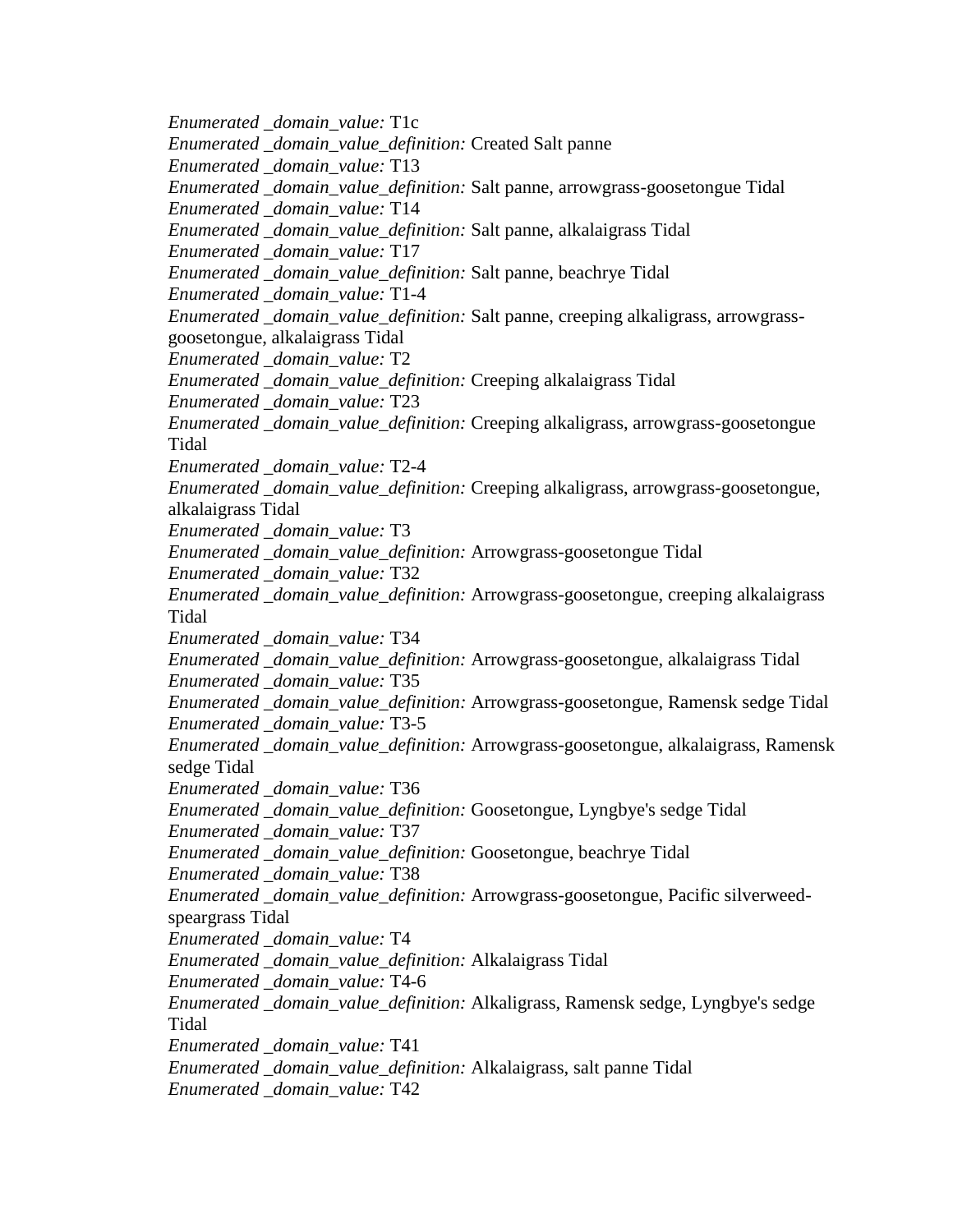*Enumerated \_domain\_value\_definition:* Alkalaigrass, creeping alkalaigrass Tidal *Enumerated \_domain\_value:* T43 *Enumerated \_domain\_value\_definition:* Alkalaigrass, arrowgrass-goosetongue Tidal *Enumerated \_domain\_value:* T45 *Enumerated \_domain\_value\_definition:* Alkalaigrass, Ramensk sedge Tidal *Enumerated \_domain\_value:* T46 *Enumerated \_domain\_value\_definition:* Alkalaigrass, Lyngbye's sedge Tidal *Enumerated \_domain\_value:* T5 *Enumerated \_domain\_value\_definition:* Ramensk sedge Tidal *Enumerated \_domain\_value:* T51 *Enumerated \_domain\_value\_definition:* Ramensk sedge, saltpanne Tidal *Enumerated \_domain\_value:* T53 *Enumerated \_domain\_value\_definition:* Ramensk sedge, arrowgrass-goosetongue Tidal *Enumerated \_domain\_value:* T54 *Enumerated \_domain\_value\_definition:* Ramensk sedge, alkalaigrass *Enumerated \_domain\_value:* T56 *Enumerated \_domain\_value\_definition:* Ramensk sedge, Lyngbye's sedge Tidal *Enumerated \_domain\_value:* T5-7 *Enumerated \_domain\_value\_definition:* Ramensk sedge, Lyngbye's sedge, beachrye Tidal *Enumerated \_domain\_value:* T58 *Enumerated \_domain\_value\_definition:* Ramensk sedge, Pacific silverweed-speargrass Tidal *Enumerated \_domain\_value:* T6 *Enumerated \_domain\_value\_definition:* Lyngbye sedge Tidal *Enumerated \_domain\_value:* T6d *Enumerated \_domain\_value\_definition:* Significantly disturbed Lyngbye sedge Tidal *Enumerated \_domain\_value:* T6-8 *Enumerated \_domain\_value\_definition:* Lyngbye sedge, Beachrye, Pacific silverweed Tidal *Enumerated \_domain\_value:* T64 *Enumerated \_domain\_value\_definition:* Lyngbye sedge, alkalaigrass Tidal *Enumerated \_domain\_value:* T65 *Enumerated \_domain\_value\_definition:* Lyngbye sedge, Ramensk's sedge Tidal *Enumerated \_domain\_value:* T67 *Enumerated \_domain\_value\_definition:* Lyngbye sedge, beachrye Tidal *Enumerated \_domain\_value:* T69 *Enumerated \_domain\_value\_definition:* Lyngbye sedge Tidal with upper Tidal *Enumerated \_domain\_value:* T6A *Enumerated \_domain\_value\_definition:* Lyngbye sedge Tidal with alders *Enumerated \_domain\_value:* T6DW3 *Enumerated \_domain\_value\_definition:* Lyngbye sedge Tidal with Shrubby Relict Glacial Drainageway (precursor to TDW32 in Knik Arm) *Enumerated \_domain\_value:* T7 *Enumerated \_domain\_value\_definition:* Beachrye Tidal *Enumerated \_domain\_value:* T7c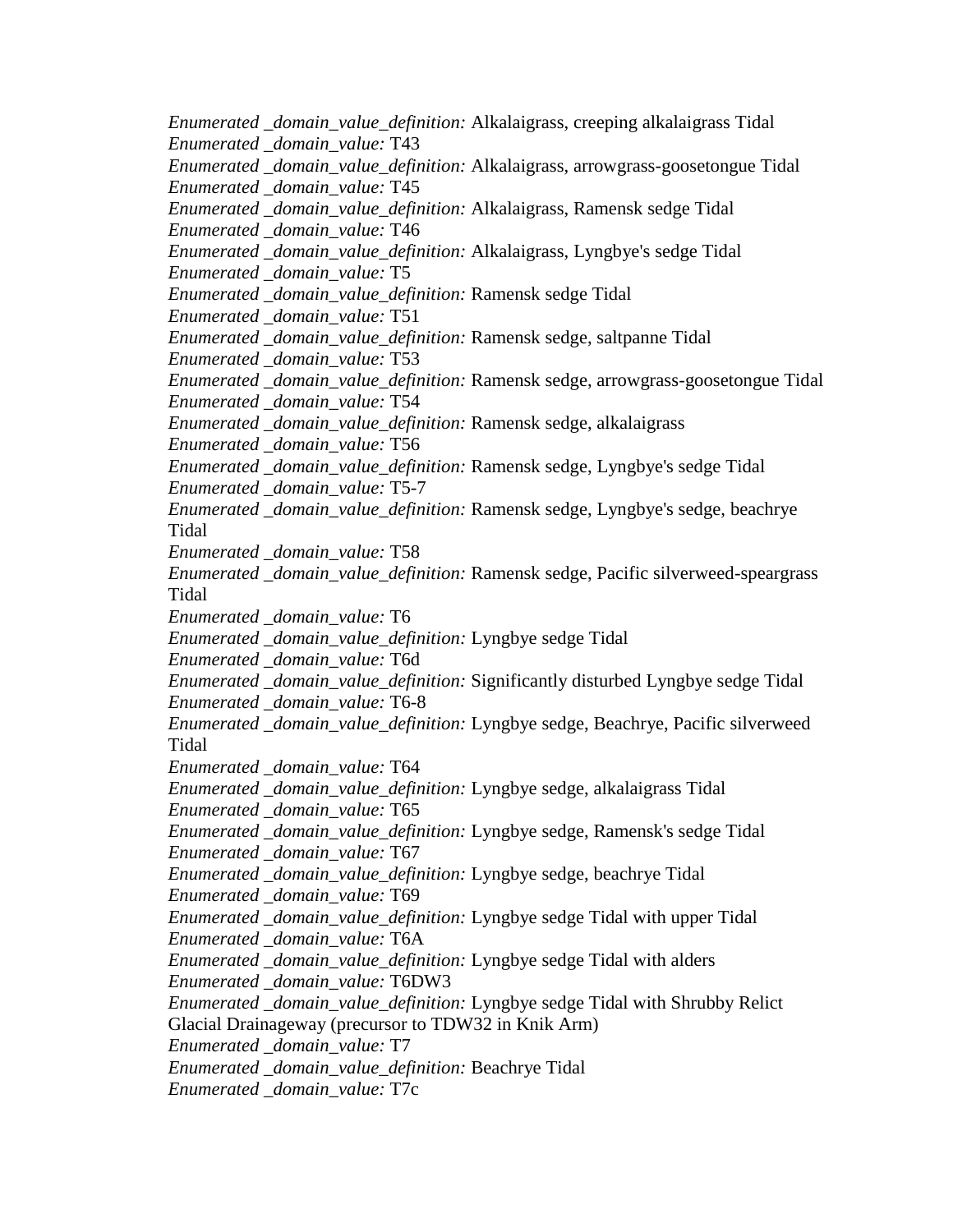*Enumerated \_domain\_value\_definition:* Created beachrye Tidal *Enumerated \_domain\_value:* T73 *Enumerated \_domain\_value\_definition:* Beachrye, arrowgrass-goosetongue Tidal *Enumerated \_domain\_value:* T74 *Enumerated \_domain\_value\_definition:* Beachrye, alkalaigrass Tidal *Enumerated \_domain\_value:* T74d *Enumerated \_domain\_value\_definition:* Significantly disturbed beachrye, alkalaigrass Tidal *Enumerated \_domain\_value:* T75 *Enumerated \_domain\_value\_definition:* Beachrye - Ramensk's sedge Tidal *Enumerated \_domain\_value:* T76 *Enumerated \_domain\_value\_definition:* Beachrye, Lyngbye's sedge Tidal *Enumerated \_domain\_value:* T78 *Enumerated \_domain\_value\_definition:* Beachrye, Pacific silverweed-speargrass Tidal *Enumerated \_domain\_value:* T78d *Enumerated \_domain\_value\_definition:* Significantly disturbed beachrye, Pacific silverweed-speargrass Tidal *Enumerated \_domain\_value:* T8 *Enumerated \_domain\_value\_definition:* Pacific silverweed-speargrass Tidal *Enumerated \_domain\_value:* T86 *Enumerated \_domain\_value\_definition:* Pacific silverweed-speargrass, Lyngbye sedge Tidal *Enumerated \_domain\_value:* T8d *Enumerated \_domain\_value\_definition:* Significantly disturbed Pacific silverweed Tidal *Enumerated \_domain\_value:* T9 *Enumerated \_domain\_value\_definition:* Upper Tidal *Enumerated \_domain\_value:* T96 *Enumerated \_domain\_value\_definition:* Upper Tidal with Lyngbye sedge *Enumerated \_domain\_value:* T98 *Enumerated \_domain\_value\_definition:* Upper Tidal with Pacific silverweed-speargrass *Enumerated \_domain\_value:* T9K3 *Enumerated \_domain\_value\_definition:* Upper Tidal with shrubby Kettle *Enumerated \_domain\_value:* T9LB3 *Enumerated \_domain\_value\_definition:* Upper Tidal with Sphagnum-dominated Relict Glacial Lakebed *Enumerated \_domain\_value:* T9SA *Enumerated \_domain\_value\_definition:* Upper Tidal with Alder Discharge Slope *Enumerated \_domain\_value:* T9SC *Enumerated \_domain\_value\_definition:* Upper Tidal with bluejoint reedgrass Discharge Slope *Enumerated \_domain\_value:* Tcs *Enumerated \_domain\_value\_definition:* Tidal coastal strip: sand/gravel/cobbles *Enumerated \_domain\_value:* Tcsd *Enumerated \_domain\_value\_definition:* Significantly disturbed Tidal coastal strip *Enumerated \_domain\_value:* TL *Enumerated \_domain\_value\_definition:* Tidal Lagoon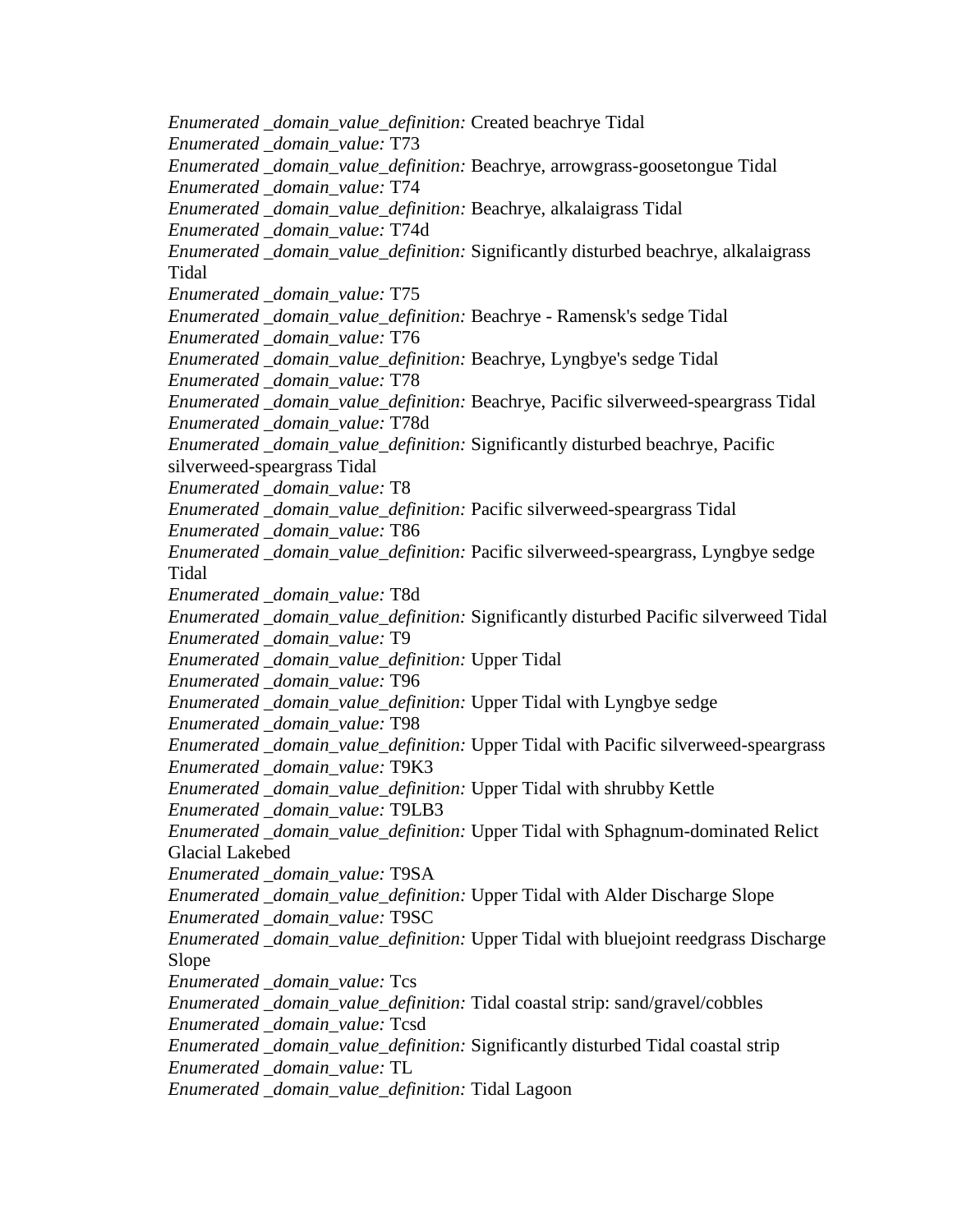*Enumerated \_domain\_value:* TR *Enumerated \_domain\_value\_definition:* Tidal Gut **Tidally-Influenced Drainageway Map Units:** (see above for DTW units, where freshwater influence dominates tidal) *Enumerated \_domain\_value:* TDW1 *Enumerated \_domain\_value\_definition:* Tidal Drainageway pond *Enumerated \_domain\_value:* TDW1-3 *Enumerated \_domain\_value\_definition:* Tidal Drainageway with pond, sedges, and shrubs *Enumerated \_domain\_value:* TDW1-5A *Enumerated \_domain\_value\_definition:* Tidal Drainageway with pond, sedges, shrubs, and forest *Enumerated \_domain\_value:* TDW12 *Enumerated \_domain\_value\_definition:* Tidal Drainageway with pond and sedges *Enumerated \_domain\_value:* TDW2 *Enumerated \_domain\_value\_definition:* Sedge-dominated Tidal Drainageway *Enumerated \_domain\_value:* TDW2-5A *Enumerated \_domain\_value\_definition:* Tidal Drainageway with sedges, shrubs, and forest *Enumerated \_domain\_value:* TDW21 *Enumerated \_domain\_value\_definition:* Sedge-dominated Tidal Drainageway with areas of ponded water *Enumerated \_domain\_value:* TDW23 *Enumerated \_domain\_value\_definition:* Sedge-dominated Tidal Drainageway with shrubby areas *Enumerated \_domain\_value:* TDW3 *Enumerated \_domain\_value\_definition:* Shrubby Tidal Drainageway *Enumerated \_domain\_value:* TDW32 *Enumerated \_domain\_value\_definition:* Shrubby Tidal Drainageway with sedgedominated areas *Enumerated \_domain\_value:* TDW35A *Enumerated \_domain\_value\_definition:* Shrubby Tidal Drainageway with forested areas *Enumerated \_domain\_value:* TDW3c *Enumerated \_domain\_value\_definition:* Created Shrubby Tidal Drainageway *Enumerated \_domain\_value:* TDW5A *Enumerated \_domain\_value\_definition:* Forested Tidal Drainageway *Enumerated \_domain\_value:* TDW5A3 *Enumerated \_domain\_value\_definition:* Forested Tidal Drainageway with shrubby areas **Wetland / Upland complexes:** *Enumerated \_domain\_value:* WU *Enumerated \_domain\_value\_definition:* Wetland / Upland Complex *Enumerated \_domain\_value:* WU40 *Enumerated \_domain\_value\_definition:* 40% Wetland / 60% Upland Complex *Enumerated \_domain\_value:* WU50 *Enumerated \_domain\_value\_definition:* 50% Wetland / 50% Upland Complex *Enumerated \_domain\_value:* WU60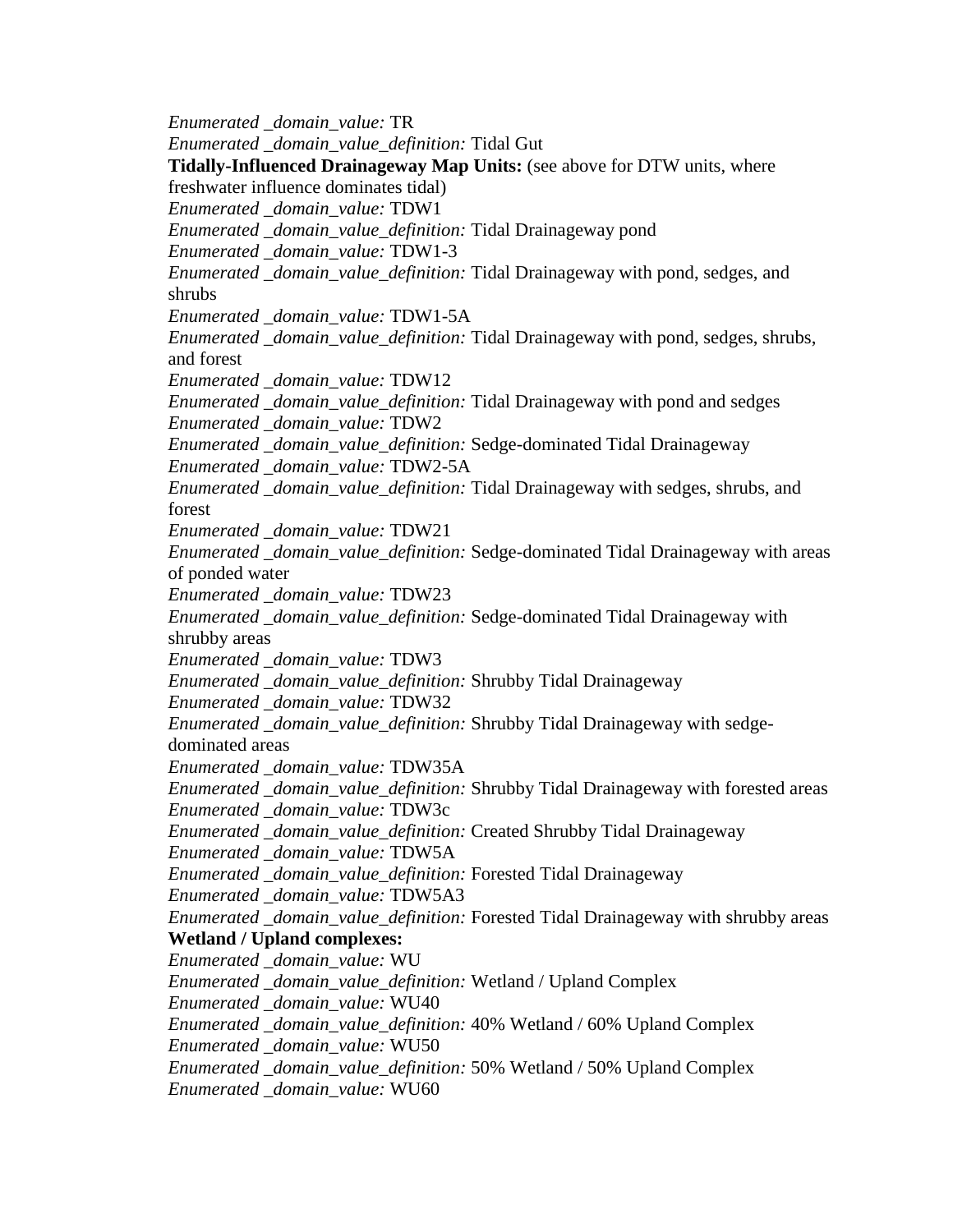*Enumerated \_domain\_value\_definition:* 60% Wetland / 40% Upland Complex *Enumerated \_domain\_value:* WU70 *Enumerated \_domain\_value\_definition:* 70% Wetland / 30% Upland Complex *Attribute\_Label:* legend *Attribute Definition:* 1 = visited with photograph;  $0 =$  not visited, or no photo. Used for \*.kmz legend definition *Attribute: Attribute\_Label:* Photo *Attribute\_Definition:* Hyperlink to photo taken at wetland *Attribute: Attribute\_Label:* GeoComp *Attribute\_Definition:* Wetland geomorphic category, the highest level of the classification. There are 14 geomorphic categories defined in this classification *Attribute\_Domain\_Values: Enumerated\_Domain: Enumerated\_Domain\_Value:* **Depression** *Enumerated\_Domain\_Value\_Definition:* Wetland in an ice-block depression not discernably connected to navigable waterway *Enumerated \_domain\_value:* **Drainageway** *Enumerated \_domain\_value\_definition:* Wetland in a relict glacial drainageway feature *Enumerated \_domain\_value:* **Drainageway / Tidal** *Enumerated \_domain\_value\_definition:* Wetland along Knik arm at the upper reaches of the extreme high tides of the 18.6 year tidal cycle where freshwater influence appears greater than tidal *Enumerated \_Domain\_Value:* **Floating Island** *Enumerated \_Domain\_Value\_Definition:* Floating peat island on a lake *Enumerated \_Domain\_Value:* **Headwater Fen** *Enumerated \_Domain\_Value\_Definition:* Peatland at the headwaters of a low-order stream, at or near treeline *Enumerated \_domain\_value:* **Kettle** *Enumerated \_domain\_value\_definition:* Wetland in ice-block depression, discernably connected by other wetlands or surface water to a navigable waterbody *Enumerated \_domain\_value:* **Lake** *Enumerated \_domain\_value\_definition:* Open waterbody greater than 20 acres (and deeper than six feet) *Enumerated \_domain\_value:* **Lakebed** *Enumerated \_domain\_value\_definition:* Large peatland on relict glacial lake deposits *Enumerated \_domain\_value:* **Late Snow Plateau** *Enumerated \_domain\_value\_definition:* Higher elevation willow-dominated wetland in the Caribou Hills, underlain by relatively impervious till; wetness maintained by lateseason snowpack *Enumerated \_domain\_value:* **Riverine** *Enumerated \_domain\_value\_definition:* Valley-bottom wetland adjacent to stream or river reach *Enumerated \_domain\_value:* **VLD Trough**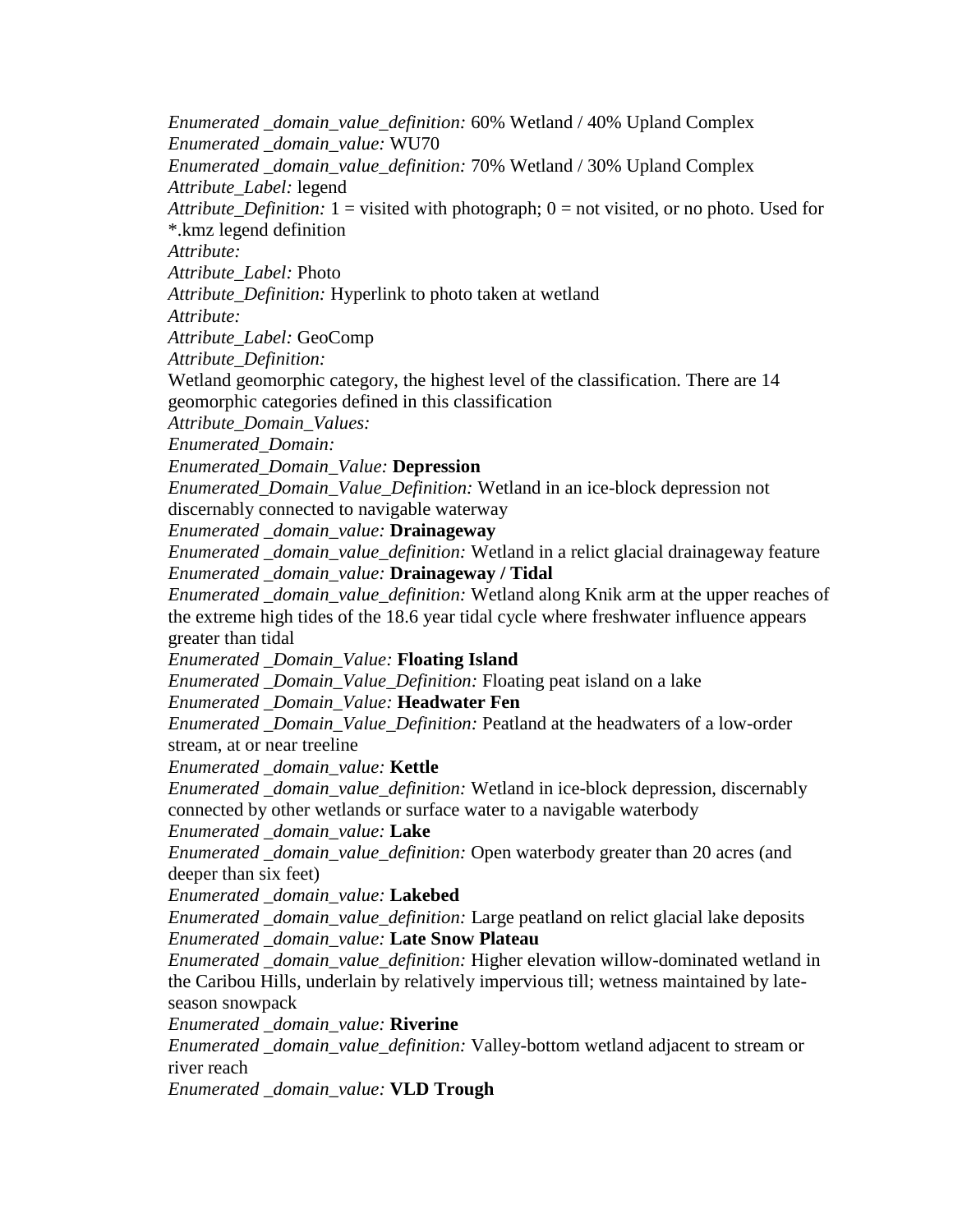*Enumerated \_domain\_value\_definition:* Peatland in the trough of the Very Large Dune features (Weidmer, et al. 2010, Quaternary Research 73:413-424) in the Meadow-Beaver Lakes area near Wasilla, Alaska.

*Enumerated \_domain\_value:* **Discharge Slope**

*Enumerated \_domain\_value\_definition:* Wetland over mineral soil on a slope, usually at a foot- or toeslope break where shallow groundwater discharges to near the surface *Enumerated \_domain\_value:* **Spring Fen**

*Enumerated \_domain\_value\_definition:* Wetland in an ice-block depression maintained by a steady supply of shallow groundwater. Confined to the area between about Wasilla and Palmer in the Matanuska Valley where potential evapotranspiration exceeds precipitation.

*Enumerated \_domain\_value:* **Tidal / Drainageway**

*Enumerated \_domain\_value\_definition:* Wetland along Knik arm near the upper reaches of the extreme high tides of the 18.6 year tidal cycle where tidal influence appears greater than freshwater.

*Enumerated \_domain\_value:* **Wetland / Upland**

*Enumerated \_domain\_value\_definition:* Wetland area greater than 30% in an area where wetlands mixed with uplands on a scale too small to delineate separately (values in MatSu map unit names indicate percentages of wetland to the nearest 10, estimated from imagery). These map units can be composed of wetlands in any geomorphic category, but Discharge Slope and Depression wetlands are the most common.

*Enumerated \_domain\_value:* **Tidal**

*Enumerated \_domain\_value\_definition:* Wetland influenced by annual tidal cycle *Attribute:*

*Attribute\_Label:* DescLink

*Attribute\_Definition:* URL for a description of the wetland type

*Attribute:*

*Attribute\_Label:* FAQ

*Attribute\_Definition:* [Link](http://cookinletwetlands.info/FAQ.htm) to project Frequently Asked Questions page

*Overview\_Description:*

*Entity\_and\_Attribute\_Overview:*

Attributes include basic spatial information, such as area and perimeter, links to more information and photographs, and mapping unit designations.

<span id="page-32-0"></span>*Entity\_and\_Attribute\_Detail\_Citation:* see: [<http://cookinletwetlands.info/>](http://cookinletwetlands.info/)

*Distribution\_Information: Distributor: Contact\_Information: Contact\_Person\_Primary: Contact\_Person:* Mike Gracz *Contact\_Organization:* Kenai Watershed Forum *Contact\_Position:* Wetland Program Manager *Contact\_Address: Address\_Type:* mailing address *Address:* PO Box 15301 *City:* Fritz Creek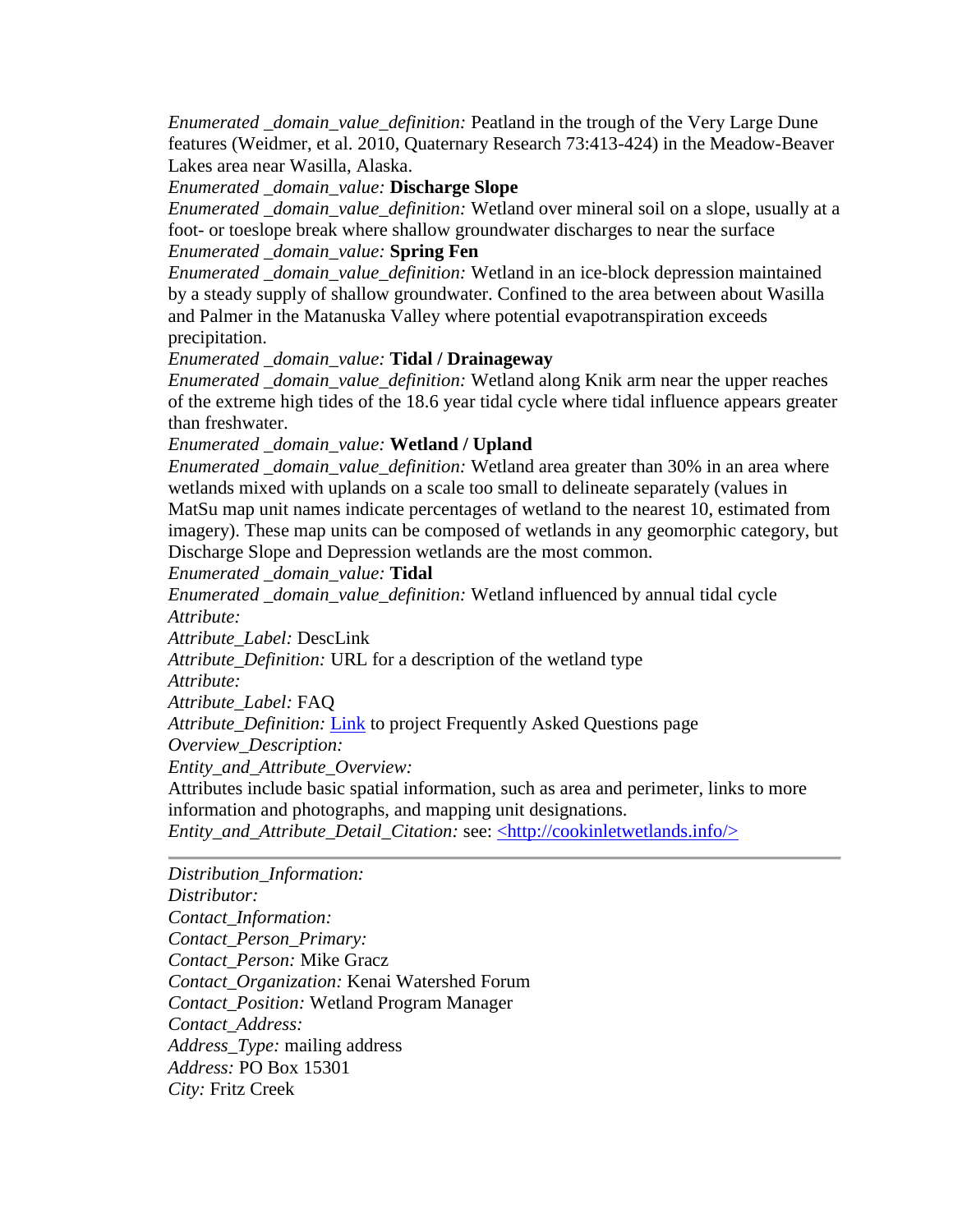*State\_or\_Province:* AK *Postal\_Code:* 99603 *Country:* USA *Contact\_Voice\_Telephone:* 907-235-3788 *Contact\_Electronic\_Mail\_Address:*[mike@kenaiwatershed.org](mailto:mike@kenaiwatershed.org) *Hours\_of\_Service:* 9-5 Alaska Time *Contact\_Instructions:* email preferred *Resource\_Description:* Downloadable Data *Distribution\_Liability:* User assumes responsibility for interpretation *Standard\_Order\_Process: Digital\_Form: Digital\_Transfer\_Information: Format\_Name:* ARCG *Format\_Version\_Number:* 10,x *Transfer\_Size:* 26.936 *Digital\_Transfer\_Option: Online\_Option: Computer\_Contact\_Information: Network\_Address: Network\_Resource\_Name:*[http://cookinletwetlands.info/Downloads/Downloads.html](http://cookinletwetlands.info/Downloads/downloads.html) *Online\_Computer\_and\_Operating\_System:* Windows *Ordering Instructions:* download from website: [<http://cookinletwetlands.info/>](http://cookinletwetlands.info/) *Custom\_Order\_Process:* Contact: [mike@kenaiwatershed.org](mailto:mike@kenaiwatershed.org) *Technical\_Prerequisites:* ArcView 10.x

<span id="page-33-0"></span>*Metadata\_Reference\_Information: Metadata\_Date:* 20100315 *Metadata\_Contact: Contact\_Information: Contact\_Organization\_Primary: Contact\_Organization:* Keani Watershed Forum *Contact\_Person:* Mike Gracz *Contact\_Address: Address\_Type:* Mailing address: PO Box 15301 *City:* Fritz Creek *State\_or\_Province:* AK *Postal\_Code:* 99603 *Contact\_Voice\_Telephone:* 907-235-2218 *Metadata\_Standard\_Name:* FGDC Content Standards for Digital Geospatial Metadata *Metadata\_Standard\_Version:* FGDC-STD-001-1998 *Metadata\_Time\_Convention:* local time *Metadata\_Access\_Constraints:* None *Metadata\_Use\_Constraints:* User assumes responsibility for interpretation